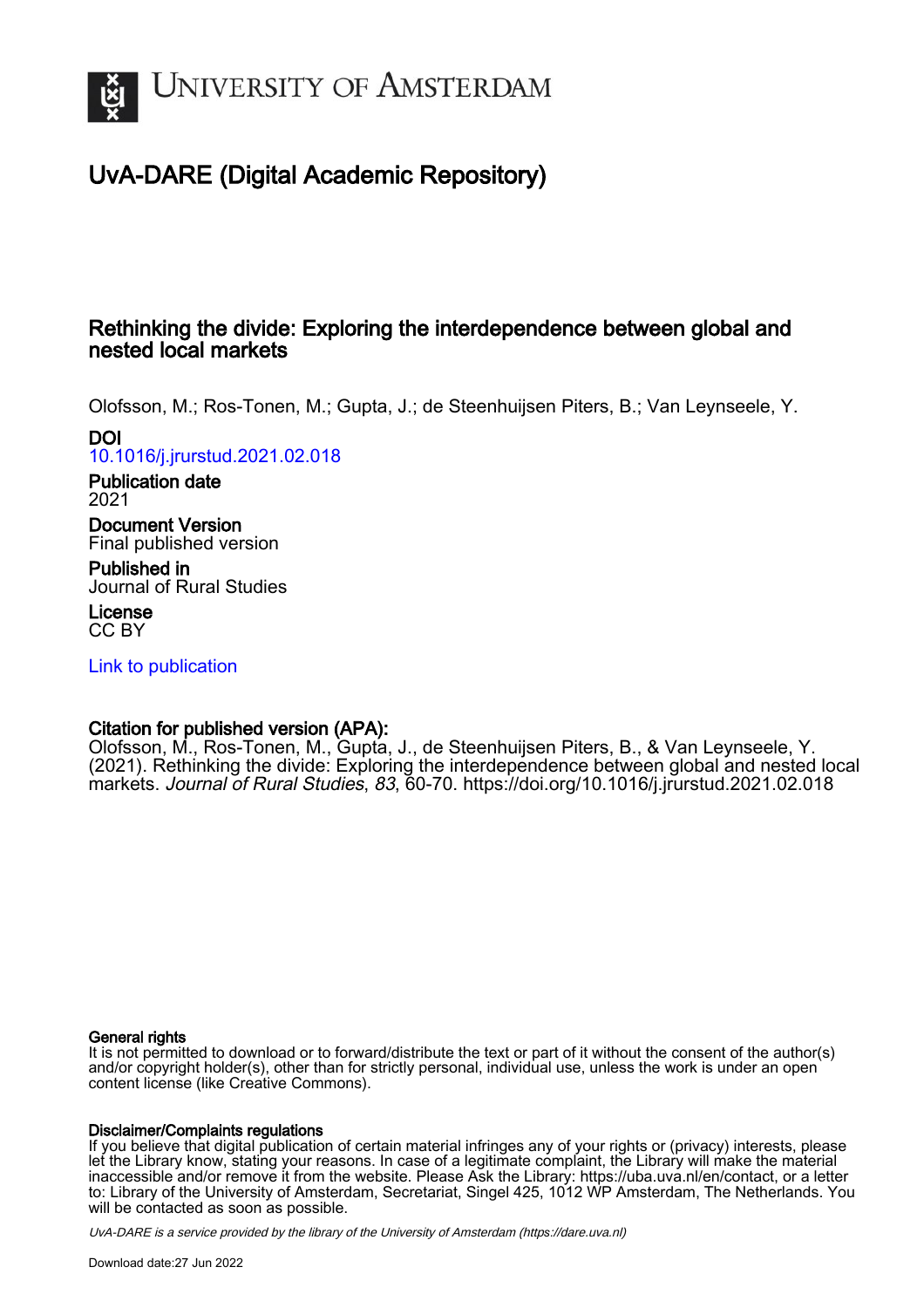

Contents lists available at [ScienceDirect](www.sciencedirect.com/science/journal/07430167)

Journal of Rural Studies



journal homepage: [www.elsevier.com/locate/jrurstud](https://www.elsevier.com/locate/jrurstud)

## Rethinking the divide: Exploring the interdependence between global and nested local markets

Malin Olofsson \* , Mirjam Ros-Tonen, Joyeeta Gupta, Bart de Steenhuijsen Piters, Yves Van Leynseele

*Amsterdam Institute of Social Studies (AISSR), University of Amsterdam, Amsterdam, the Netherlands* 

| ARTICLE INFO                                                                                                                              | ABSTRACT                                                                                                                                                                                                                                                                                                                                                                                                                                                                                                                                                                                                                                                                                                                                                                                                                                                                                                                                                                                                                                                                                                                                                                                                                                                                                                                                                                                                                                                                                                                                                                                                                                                                                                                                                                                                                           |
|-------------------------------------------------------------------------------------------------------------------------------------------|------------------------------------------------------------------------------------------------------------------------------------------------------------------------------------------------------------------------------------------------------------------------------------------------------------------------------------------------------------------------------------------------------------------------------------------------------------------------------------------------------------------------------------------------------------------------------------------------------------------------------------------------------------------------------------------------------------------------------------------------------------------------------------------------------------------------------------------------------------------------------------------------------------------------------------------------------------------------------------------------------------------------------------------------------------------------------------------------------------------------------------------------------------------------------------------------------------------------------------------------------------------------------------------------------------------------------------------------------------------------------------------------------------------------------------------------------------------------------------------------------------------------------------------------------------------------------------------------------------------------------------------------------------------------------------------------------------------------------------------------------------------------------------------------------------------------------------|
| Keywords:<br>Agricultural commodification<br>Agricultural diversification<br>Nested markets<br>Smallholders<br>Tree crops<br>South Africa | The debate on smallholder commodification trajectories tends to be polarised between mainstream approaches<br>that advocate tighter integration of smallholders into global value chains, and alternative approaches that favour<br>localised markets on the grounds that these provide greater autonomy over production and marketing, and allow<br>a greater share of value to be realised for producers and the wider community. This debate obscures the in-<br>terrelations and possible synergies between them; a critique taken up in this paper. Using a case study on<br>agricultural diversification in the former homeland of Venda, South Africa, we explore the usefulness of the<br>nested markets concept to make sense of smallholders' patterning of markets by combining tree crops for export<br>with seasonal vegetables for local markets. Exploring the drivers of diversification, we show how farmers'<br>patterning of markets depends on their profiles and corresponding trajectory of accumulation. Local markets are<br>articulated systems that function as hybrid spaces of interaction that enable farmers without any alternative off-<br>farm income to gain and sustain access to global commodity markets. This challenges the framing of nested<br>markets as an act of resistance as well as the dichotomy between local versus global markets as mutually<br>exclusive. Instead, we argue that these markets can be interconnected and mutually supportive and are oppor-<br>tunistically used as such by petty commodity producers to sustain their export-oriented production system. If<br>these relations are better understood, they stand to enable agrarian policy, which currently favours high-value<br>tree crops, to be more inclusive of young and less well-resourced farmers. |

#### **1. Introduction**

Agricultural commodification amongst smallholders has been mainstreamed by both international development agencies and governments, in concert with the private sector, to address rural poverty and achieve development objectives across the global South [\(NPC,](#page-11-0)  [2013b; World Bank, 2007\)](#page-11-0). However, the form this takes in terms of the nature of production, types of markets supplied and sustainability, and its relation to food security and nutrition, remains contested in agricultural and food policy debates (Holt-Giménez and Shattuck, 2011). Neoliberal and reformist approaches generally advocated by the FAO and World Bank argue that agricultural commodification should take place via intensification and diversification into high-value crops that can be transacted via 'modern' supply chains. This, they argue, can accelerate economic growth and development and increase household income and purchasing power, which in turn may enhance access to food and nutrition security ([FAO, 2018](#page-10-0); [World Bank, 2007\)](#page-11-0). This largely assumes that rural poverty results from smallholders being marginalised or left out of the globalisation process and that market approaches and trade liberalisation can facilitate smallholders' access to these 'modern' supply chains, link them to niche export markets and that public-private-partnership play a key role in facilitating this.

However, incorporation into these global value chains can result in adverse effects, including perpetuating environmental degradation and poverty [\(Bolwig et al., 2010](#page-10-0); [Hickey and du Toit, 2013](#page-10-0)), increased financial risk, losses and debt dependency ([McMichael, 2013](#page-11-0)). Furthermore, production for distant markets may divert scarce resources away from the production of food crops that could feed and nourish local people, and result in loss of autonomy over production and agricultural diversity, affecting the nutritional value of food produced [\(Holt--](#page-10-0)Giménez and Altieri, 2013; [Rosset, 2008](#page-11-0)). As a counter to the mainstream narratives, Food Sovereignty and Food Justice movements and

<https://doi.org/10.1016/j.jrurstud.2021.02.018>

Available online 6 March 2021 0743-0167/© 2021 The Author(s). Published by Elsevier Ltd. This is an open access article under the CC BY license [\(http://creativecommons.org/licenses/by/4.0/\)](http://creativecommons.org/licenses/by/4.0/). Received 7 August 2020; Received in revised form 8 February 2021; Accepted 25 February 2021

<sup>\*</sup> Corresponding author. Nieuwe Achtergracht 166, 1018, VW, Amsterdam, the Netherlands. *E-mail address:* [m.j.olofsson@uva.nl](mailto:m.j.olofsson@uva.nl) (M. Olofsson).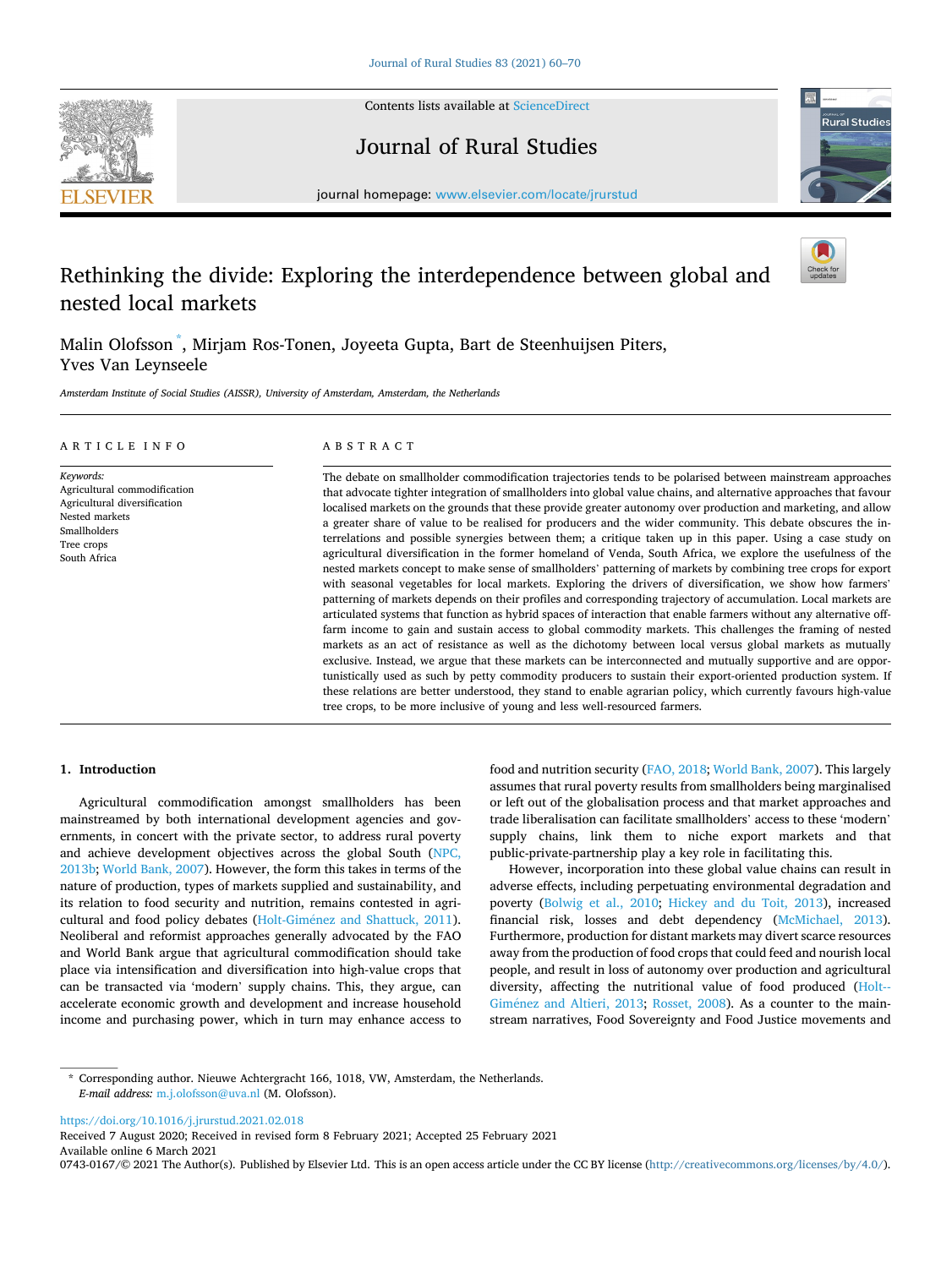#### *M. Olofsson et al.*

critical agrarian scholars (e.g. [van der Ploeg, 2014](#page-11-0)) focus on building resilient and more autonomous local production and consumption systems, building on agroecological practices (Holt-Giménez and Altieri, [2013;](#page-10-0) [Rosset, 2008](#page-11-0)).

These alternative forms of production, distribution and consumption and their rationalisation have gained prominence recently and been conceptualised as 'alternative food networks' ([Sonnino and Marsden,](#page-11-0)  [2006\)](#page-11-0), 'territorial agri-food paradigms', 'territorial markets' [\(Kay, 2016](#page-10-0); [Wiskerke, 2009](#page-11-0)), and 'nested markets' [\(Van der Ploeg, 2015](#page-11-0); [Van der](#page-11-0)  [Ploeg, Jingzhong and Schneider, 2012](#page-11-0)) amongst others. They are 'alternatives' to the global agro-food paradigm that may be more attractive to smallholders as they enable greater levels of autonomy over production, pricing and marketing, while bringing local and regional social and economic benefits via opportunities for processing, distribution and trade, thus enabling and promoting greater access to food and contributing to local economic development. While these alternatives have varying emphasis on different aspects, they are all grounded to varying degrees in notions of 'quality', 'transparency', 'autonomy' and 'locality' amongst others and, importantly, they are all constructed largely in opposition to global industrialised markets, signalling a shift away from these markets towards re-localised and embedded food and agricultural regimes that are constructed as a counter to the global 'corporate food regime' [\(McMichael, 2005](#page-11-0)). Such analyses foreground the 'peasant logic' as capital's 'other' and frame peasants' intrinsic goals in terms minimising dependency on the commodity relations emanating from 'food empires' or 'corporate food regimes' [\(van der Ploeg 2008\)](#page-11-0).

This polarised debate on smallholder commodification trajectories and the related production systems and markets tends to pit commodity production for global markets against food crops for local or regional markets as an either/or scenario that involves an inevitable trade-off. Such a polarisation obscures the interactions between these different food systems and the production relations within which they are embedded. Some have argued that the coexistence and continuous connections between alternative food networks and nested markets and broader agri-food markets strengthen these alternatives, making them more robust strategies for rural development ([Schneider et al., 2016](#page-11-0)). In contrast, others see these relations as a competitive 'battleground' that undermines re-localization processes that are embedded in alternative food systems [\(Sonnino and Marsden, 2006\)](#page-11-0).

This paper further explores these smallholder commodification trajectories further based on a case study of smallholder production in Venda, South Africa; a context of multiple markets where high-value export-oriented tree-crop commodification is in certain circumstances combined with the commercial production of vegetable crops destined for local markets. Analysing how these markets are combined contributes to a better understanding of the nature of their interconnectedness and more generally how these market circuits are integrated differently by different categories of farmers. The paper seeks to go beyond the polemic of global versus alternative re-localised stances by focusing on the production relations that accompany the process of agricultural commodification and, in so doing, contributes to broader debates on smallholder agricultural commoditization trajectories, and in particular, the nature and role of nested markets. In this regard, we use the concepts of 'specificity', 'connectedness' and 'rootedness' from the literature on nested markets as analytical tools, to explore their usefulness in light of the peasant bias and normative emphasis on re-peasantisation processes.

We ask: how does the commodification of subtropical tree crops for global markets interact with the production of vegetable crops for local markets amongst smallholders in Venda? We answer this question by exploring three interrelated sub questions (i) what is driving agricultural diversification into vegetable crops within orchards, (ii) what is the nature of this diversification and (iii) what features of nested markets characterise the market relations?

The paper elaborates on the concept of nested markets as an analytical tool (Section 2). The dynamics in the South African food system and the wider agrarian structure are then discussed to

contextualise the role and position of smallholder and subsistence farmers in food production and provisioning (Section [3](#page-3-0)). This is followed by an overview of the study site, materials and methods (Section [3](#page-3-0)); analysis of the findings (Section [4](#page-4-0)) using the nested markets approach as a heuristic tool; discussion of the future trajectories of these changing land-use patterns and social relations (Section [5](#page-4-0)) and conclusions (Section [6](#page-8-0)).

#### **2. Nested markets as an analytical lens**

The nested markets concept has gained prominence in recent years amongst critical agrarian scholars for distinctive qualities that set them apart from more general agricultural and food markets. As a useful analytical tool Van der Ploeg et al. (2012, p. 142) use [Bernstein](#page-10-0)'s (2010) classical agrarian political economy question – who owns what, who does what, who gets what and what is done with the surplus – to illustrate the main features that differentiate conventional global markets from nested markets, Table 1 summarises these differences in terms of scale, ownership, nature of goods traded, farmers' role, relation to consumers, value distribution and appropriation of surplus (see Table 1).

*Source:* Compiled based on [van der Ploeg et al. \(2012\)](#page-11-0) and [van der](#page-11-0)  [Ploeg \(2015\)](#page-11-0).

Evidence of the workings of nested markets in the global South is demonstrated by the local fresh produce markets that have sprung up amongst beneficiaries of Zimbabwe's fast track land reform programme ([Matondi and Chikulo, 2015\)](#page-11-0), fish markets in and around Lake Victoria ([Medar et al., 2015\)](#page-11-0), local farmer markets in Brazil [\(Schneider et al.,](#page-11-0)  [2016\)](#page-11-0), and local fresh produce trade in South Africa (Manyelo et al., 2015).

Nested markets are generally conceptualised in a normative, political sense, as part of a broader reaction to the hegemony of global market forces and indicative of a growing re-peasantisation movement. The very construction of nested markets is built on the notion that they emerge through the agency of those involved as part of a broader struggle for greater autonomy over production [\(Van der Ploeg et al.,](#page-11-0)  [2012\)](#page-11-0). This is evident in the link made between nested markets and Polani's 'double movement' thesis (Hebinck et al., 2015, p. 5). This thesis states that the emergence of dominant and unfettered market forces, which ultimately undermine the social and ecological basis of life, will inevitably stimulate a push back or counter movement from societal forces to reign in and realign the market in accordance with social and ecological priorities. Nested markets are considered to be a part of such a broader counter movement, essentially seen to represent:

"the social struggles, strategies and attempts of local actors (e.g. farmers, traders, consumers, collectives) to actively respond to 'failures'

**Table 1** 

Comparison between conventional agricultural and food markets and nested markets.

| Feature                     | Conventional markets                                                                                       | Nested markets                                                                                                                  |
|-----------------------------|------------------------------------------------------------------------------------------------------------|---------------------------------------------------------------------------------------------------------------------------------|
| Scale                       | Global                                                                                                     | Local, but embedded in wider<br>territorial markets                                                                             |
| Ownership                   | Controlled by large<br>industrial and/or<br>commercial empires                                             | Shorter chains, (co-)owned by<br>farmers                                                                                        |
| Goods                       | Uniform, dislocated from<br>place of origin                                                                | Diverse, adapted to consumers'<br>needs                                                                                         |
| Farmers' role               | Suppliers of raw material for<br>the food industry                                                         | Producers and on-farm<br>processors                                                                                             |
| Relation to<br>consumers    | Distant and anonymous                                                                                      | Direct selling                                                                                                                  |
| Value<br>distribution       | Largest share for the food<br>empires                                                                      | Higher share for the farmer                                                                                                     |
| Appropriation of<br>surplus | Food empires consolidate<br>their power through merges<br>and acquisitions and thus<br>appropriate surplus | Farmers can use income to<br>increase resilience; strengthen<br>agricultural diversification; and<br>improve their livelihoods. |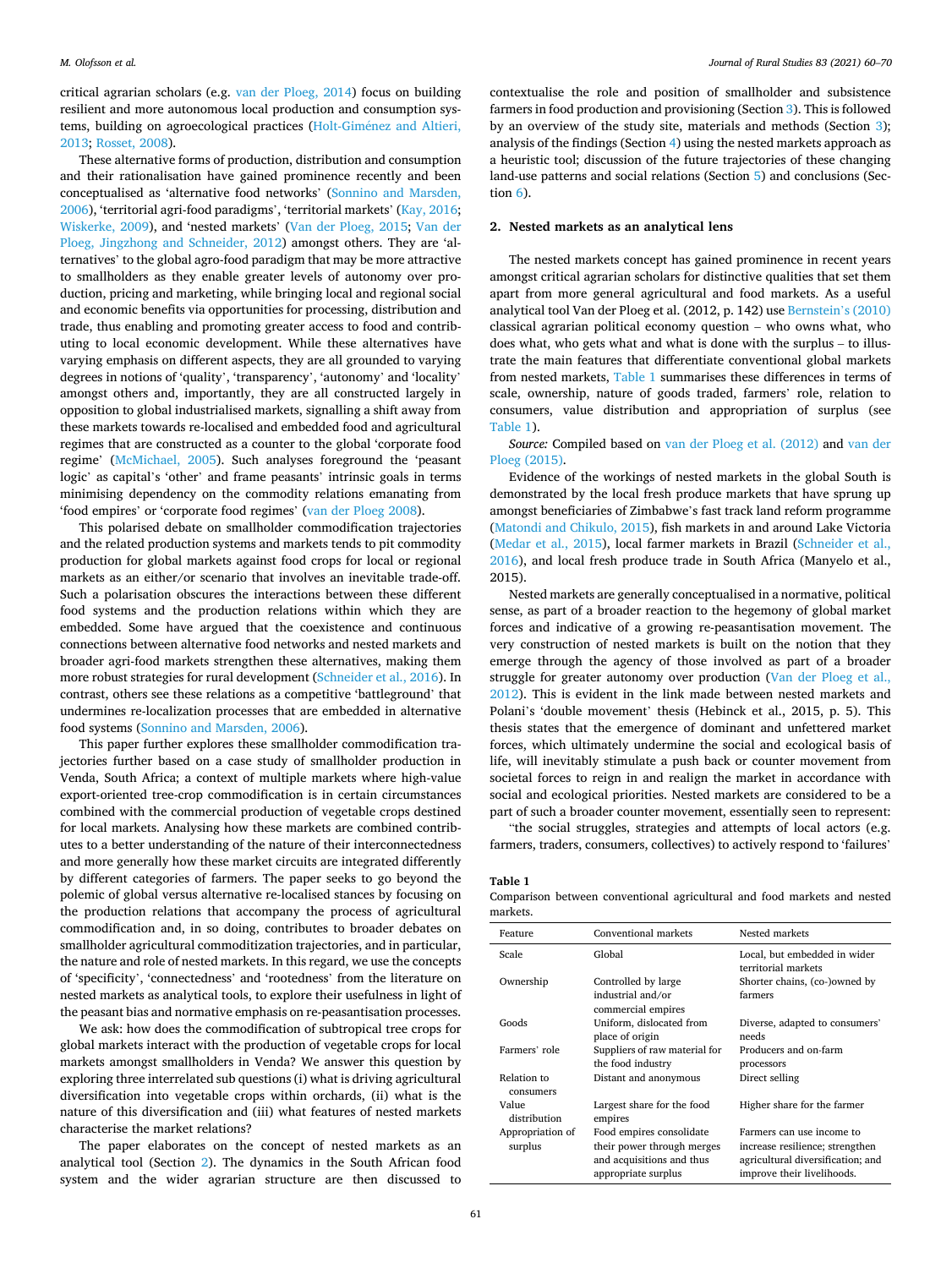<span id="page-3-0"></span>of the global markets they are confronted with. While these struggles and strategies are extremely diverse, they share a common feature: they increasingly hinge on the creation or development of nested markets" ([Hebinck et al., 2015](#page-10-0), p. 5).

This view considers nested markets as part of a broader counter movement that takes into account the multiple and varied forms of agency of social actors, thus representing an alternative view to the idea that smallholders are destined to be squeezed out and that market relations lead to compulsive inclusion/path dependency. Market forces are usually skewed against smallholders (a lack of storage, generally weak organisation such as cooperatives), but nested markets show that these typical market access constraints can be changed and reversed, which is a key aspect of 're-peasantisation' ([Hebinck, 2018](#page-10-0)).

The highly diverse contexts and constructions of nested markets means that they may look very different from one place to the next. However, three overarching features − *specificity, connectedness* and *rootedness* − characterise the distinctive socio-material nature of these markets ([Van der Ploeg et al., 2012\)](#page-11-0). S*pecificity* refers to the distinctiveness of both the product and the production process. These are closely linked to unique quality characteristics that derive from the socio-cultural and geographical context and the specific resource base and skills. This could be traditional crops varieties that have adapted to the specific agro-ecological conditions and are cultivated according to specific traditions that give them a specific regional identity that is not easily replicable on an industrial scale. *Connectedness* emphasises the socio-material infrastructure or network between producers, traders and consumers, which is typically non-hierarchical, with power diffused across the different actors. Such networks are also seen to be more remunerative to the actors involved as transport and transactions costs are minimised by the short chains and because of the unique qualities such as freshness, which generate higher value per unit. The relations between actors are considered relatively stable and established, yet at the same time flexible, enabling them to be considerably resilient. This both enables freshness and other quality characteristics. Lastly, *rootedness* emphasises that the network is more than just a social network, and based on shared quality definitions, trust and local embeddedness. Collectively these features make up the distinctiveness of nested markets which are considered common-pool resources ([Van der Ploeg, 2015](#page-11-0), pp. 34–36). Unlike the 'material' common-pool resources discussed by [Ostrom \(2002\)](#page-11-0) the distinctiveness of nested markets lies largely in the combination of both material and social elements, with particular emphasis placed on the polycentric and horizontal organisation that exists between the multiple actors involved (spanning production, distribution and marketing). Furthermore, these social networks are self-organised and self-governed and operate according to norms that are mutually beneficial. As such they are considered resilient to being co-opted and subsumed by global market actors ([Van der Ploeg, 2015](#page-11-0)). Each of these features differentiates nested markets from global markets and reinforces the dichotomy between them.

Starting from this common conceptualisation, nested markets can be differentiated on the one hand by foregrounds the agency of actors involved in the construction of specific markets from a normative political perspective while, on the other, the foregrounding of the sociomaterial nature of these market interactions along the three key dimensions discussed above. Our approach to nested markets distinguishes between the socio-material manifestation of nested markets as an analytical approach, which is explored through the three overarching features presented above, and nested markets as a normative political project that sets out to counter global hegemony in the food system. In doing this, we consider how the conceptualisation of peasant autonomy and nested markets construction as distancing from conventional markets has been critiqued for not paying attention to the variable degrees of commoditization amongst (non-peasant) commercially-oriented smallholders or petty commodity producers and the way their market integration does not necessarily result in loss of autonomy ([Castella](#page-10-0)[nos-Navarrete and Jansen, 2018](#page-10-0); [Manley and Van Leynseele, 2019;](#page-10-0) [Vicol](#page-11-0) 

[et al., 2018](#page-11-0)). The peasant bias and incommensurability approach to conventional and alternative markets found in nested market thinking, although very useful for conceptualising farmers' agentive patterning of markets toward self-determination, also throws up analytical blind spots pertaining to processes such as 'accumulation from below' and smallholders' orientation to global markets (see also [Burnett and Murphy,](#page-10-0)  [2014; Jansen, 2015](#page-10-0)). Besides the degrees of farmer commoditization, we thus promote an analysis of market interconnectedness that enables us to empirically explore 'degrees of nestedness'.

As such we deviate from the common use of nested markets as "the outcome of social struggles" [\(Hebinck et al., 2015,](#page-10-0) p. 3), "spaces of contestation" (González, 2017) and "competing agri-food geographies" ([Sonnino and Marsden, 2006](#page-11-0), p. 196) and rather frame them as hybrid spaces of interaction where local markets are embedded in global capitalist markets [\(Schneider et al., 2016](#page-11-0)). As such we explore the extent to which the features of nested markets are present in the production and marketing systems of tree-crop farmers, while interrogating their motivation and rationale to engage in different markets. As such, we aim to unravel to what extent this multiple engagement presents a political project. We also apply this nested market thinking in a dynamic way, exploring the temporal and spatial configurations of production. We foreground a farmer-centred rather than a market-centred approach to the analysis of farmers' agency in agricultural diversification strategies and hence do not focus on the institutional aspects of these market arrangements. We make this choice because these aspects are particularly relevant in the context of tree crops considering that they are capital intensive, slow to mature and, once reaching maturity and having closed canopies, prevent cultivation between the trees. Thus, the typical focus on degrees of commodification, often defined according to 'tight' or 'loose' ties to markets (see [Cousins, 2015](#page-10-0)) seems to be too static. By foregrounding the materiality of tree crops in relation to nested markets, and thereby centring temporality, we seek to generate more dynamic insights into how interests and opportunities converge and diverge in relation to nested markets.

#### **3. The context of nested markets in Venda**

This study focuses on the commodification of high-value subtropical tree-crops by smallholders in the former 'homeland' of Venda in the Vhembe District of Limpopo Province. The tree-crop commodity focus is relevant in South Africa as these commodities are amongst those highlighted in the National Development Plan ([NPC, 2013\)](#page-11-0) as having the most potential for employment generation and are therefore strongly promoted and supported amongst smallholders by both state and private sector actors. The National Development Plan ambitiously aims to create 1 million jobs in agriculture by 2030 by expanding irrigated agriculture and increasing the productivity of 'underused' land in communal areas and land reform projects. It thereby aims to address the high rates of unemployment and poverty in rural areas. Most of these 'new' jobs are anticipated to be created in high-value export-oriented commodities such as macadamia and avocado, for which there is a rapidly growing global market. These commodities have been prioritised as strategic areas for support and development with a focus on 'historically excluded  $f \text{armers}^1$  ([LDARD, 2015](#page-10-0)).

We situate the current context of smallholder production and markets within the broader historical context of colonial and apartheid policies that systematically dispossessed the indigenous peasantry of political rights, land and livelihoods. As a result, the black majority was confined to ten overcrowded, ethnically divided territories or 'homelands' where basic subsistence agriculture was practised at a level insufficient to ensure social reproduction. These homelands became labour reserves for the fast-growing white industrial economy and cheap labour for the expanding white commercial farming sector. Through

 $1$  This refers to black farmers.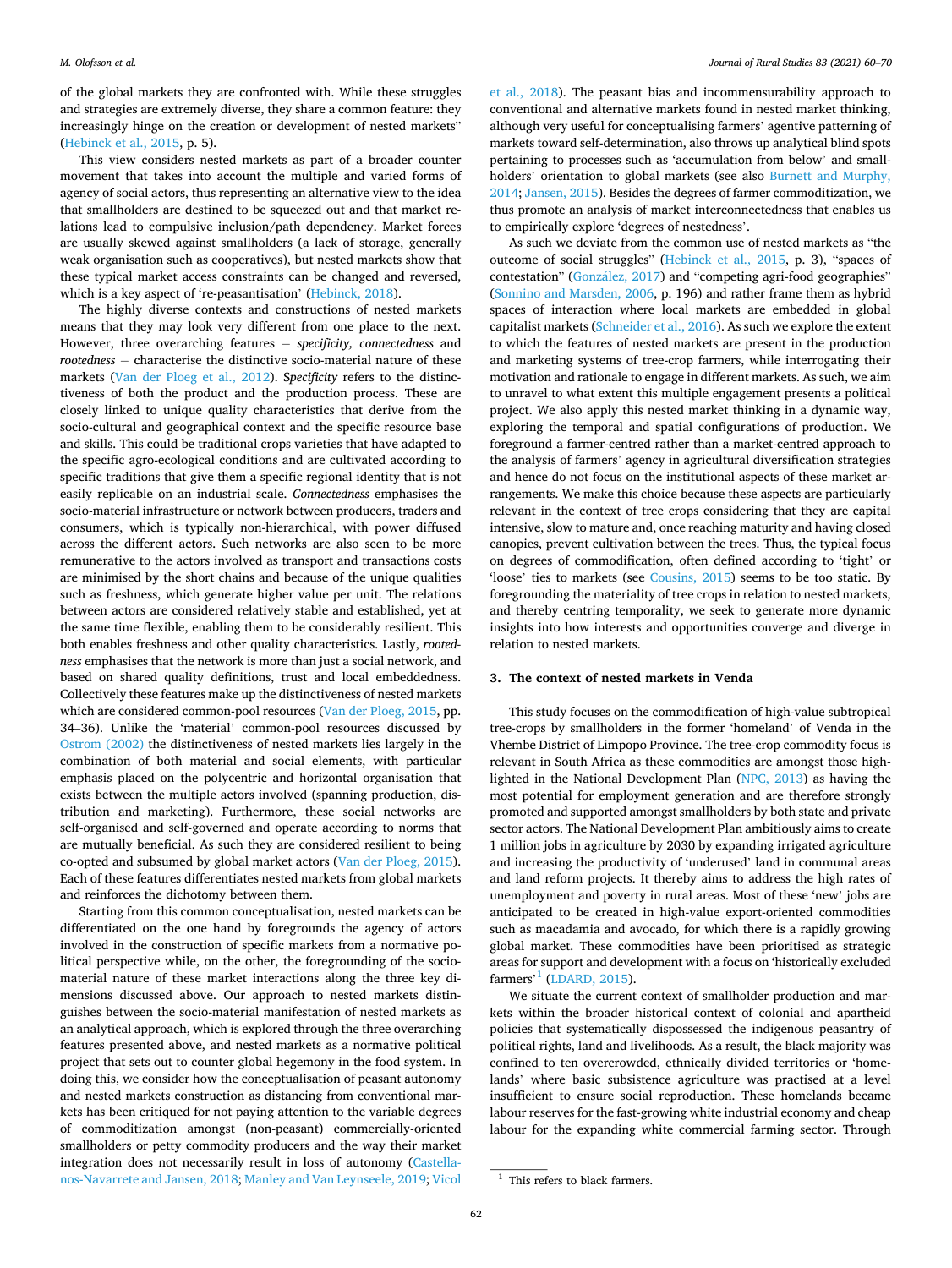<span id="page-4-0"></span>most of the 20th century during which these widespread processes of dispossession were taking place, the state played a key role in shaping the direction of agricultural change. As such the establishment and consolidation of the 'white' commercial farming sector into the current modern and globally competitive agri-business sector was not an inevitable or 'natural' process. Rather it can be attributed to the targeted state interventions, which included the injection of public funds through direct and indirect subsidies, the implementation of market and tariff protections, and favourable policies that secured land and water rights and access to cheap labour [\(Jeeves and Crush, 1990;](#page-10-0) [Keegan, 1990](#page-10-0)). From the 1980s onwards the apartheid government reduced agricultural support as it had become financially and politically unviable, and the process of deregulation and trade liberalisation was continued by the ANC government after 1994 ([Genis, 2015\)](#page-10-0). These processes effectively enabled the concentration and consolidation of farming and agribusiness since 1994, which despite the state's effort at transformation have done little to change the inherited structure, which remains defined by racialised inequality [\(Bernstein, 2013\)](#page-10-0). Such capitalist developments in agriculture since 1994 have effectively consolidated the barriers to the growth and viability of the production of small-scale farmers [\(Bernstein,](#page-10-0)  [2013\)](#page-10-0).

The white commercial farming sector owns and controls much of the arable land in the area, many of whom are successfully accumulating capital. This is happening through one or a combination of strategies which include expanding the scale and scope of production; expanding into upstream or downstream enterprises such as processing/exporting; increasing economic efficiency or engaging in political action to reduce uncertainty; or establish preferential access to and control over key resources, markets or policy processes [\(Genis, 2015\)](#page-10-0). In stark contrast, the black farming sector in Vhembe is mostly comprised of subsistence-oriented farmers who cultivate two or three varieties of fruit trees along with vegetables and maize in homestead gardens. Farming generally is a means to contribute to the household consumption needs, with some selling small amounts of surplus in the local community [\(De](#page-10-0)  [Hon, 2015;](#page-10-0) [Stats SA, 2018](#page-11-0)). To a far smaller degree, yet very important for creating livelihoods and provisioning of local food, production of fresh produce for markets takes place on around 1-ha plots in irrigation schemes. These products are mostly sold into the informal market via different types of street traders ([Manyelo et al., 2015\)](#page-10-0), but also to local supermarkets ([Louw et al., 2008\)](#page-10-0). A third category of land-based livelihoods involves the cultivation of subtropical fruits and nuts. These crops have been grown by smallholders on plots around 5 ha since the early 1960s, initially primarily for household consumption and sale into local markets. However, since 2000, there has been a rapid growth in the replanting of old orchards and the establishment of new ones by smallholders, and the introduction of macadamia and new varieties of avocado ([\(Olofsson, 2021](#page-11-0)). These new production dynamics are stimulated by the opening up of new market opportunities for smallholders through global value chains via large white-owned commercial companies. Smallholders are actively responding to these opportunities, often struggling to gain and maintain access to the production systems and markets for these high-value commodities.

We situate our investigation of smallholder commercialisation within a contemporary rural setting where capitalist relations structure social and economic life. As such agricultural markets play a key role and provide an analytical departure point for exploring exchange relations in which smallholder tree-crops farmers engage. We approach markets from a sociological perspective, as arenas in which exchange takes place, embedded within broader social structures and relations, and the cultural context within which they operate [\(Fligstein and](#page-10-0)  [Dauter, 2007](#page-10-0)). These social relations pattern the movement of goods and services across time and space, and as such these patterns adjust to and are forged by specific socio-material infrastructure [\(Van der Ploeg,](#page-11-0)  [2015\)](#page-11-0). By focusing on the socio-material infrastructure as is emphasised by the nested markets concept, we illustrate the nature and relationship between the different types of markets in which smallholder tree-crop

farmers engage. We hone in on the relationship between vegetable crop production and tree crops, because of its implications for less well capitalised farmers to gain and maintain access to these high-value commodities. If progress is to be made towards generating agricultural livelihoods, as current rural development policy aims for, this relationship warrants closer scrutiny.

#### **4. Research methods and data collection**

The first author conducted fieldwork during multiple field trips between 2015 and 2019, comprising a total of 12 months, and held followup telephonic interviews in 2020. Data collection followed a sequential mixed method design ([Creswell and Clark, 2011\)](#page-10-0), whereby an initial survey among tree-crop farmers ( $N = 80$ ) was followed up by in-depth interviews ( $N = 34$ ). The survey was conducted in 2015/6 with the objective to include as diverse a sample as possible. We initially identified farmers through the extension officers' contacts and private sector supplier lists, which included farmers from across the Makhado and Thulamela municipalities. Further respondents were found through snowball sampling using farmers' personal networks and simply by identifying orchards while traversing the countryside. The survey explored the nature and degree of socio-economic differentiation and focused on production-related dynamics, asking questions about tree and non-tree crops, their related land dynamics (reported in [\(Olofsson,](#page-11-0)  [2020\)](#page-11-0) and market relations (this paper).

Based on the analysis of the survey data, 34 respondents for in-depth interviews were identified, representative of the diversity of tree-crop farmers in the area. These were interviewed during 2017/8, elaborating on the rationale behind crop choice, diversification strategies and marketing dynamics. In 2020, follow-up interviews  $(n = 5)$  were conducted telephonically with informants from the previous round of interviews, to catch up with recent developments in cash-crop production and marketing.

Throughout the fieldwork, data collection was undertaken from an ethnographic orientation, which enabled a rich contextualization of the practices and processes. The first author participated in various trainings and meetings through the local extension officers and private sector actors; participated in the daily activities on the farms visited such as weeding and harvesting; and spent time 'hanging out' in the busy market places and road-side spots from where informal traders operate.

Survey data was analysed using descriptive statistics and a two-step clustering technique in SPSS (see [Olofsson, 2020](#page-11-0) for details). Interview data was transcribed and coded using emergent codes based on the key features of nested markets. Fieldwork journals provided detailed descriptions of observations regarding production dynamics and interactions between farmers, local community members purchasing directly from them, and traders.

#### **5. Unpacking farmer diversity and the relations between tree crops, vegetable crops and their multiple markets**

#### *5.1. The multiple drivers of diversification from tree crops to vegetable crops*

Smallholder orchards are important sites for more than just the cultivation of tree crops. During the summer months it is common to see the alleyways between trees and patches around the orchards cultivated with maize primarily for household consumption, and seasonal vegetables cultivated between the young trees or alongside the orchards for sale into local markets. It is to the production and market dynamics of these vegetable crops that we now turn. Across our sample as many as 38 farmers (47.5%) were cultivating vegetable crops in addition to tree crops (see [Table 4\)](#page-6-0).

In the analysis we use the typology of tree-crop farmers developed by Olofsson (2020b), which is based on the nature of socio-economic differentiation amongst farmers using a class analytic perspective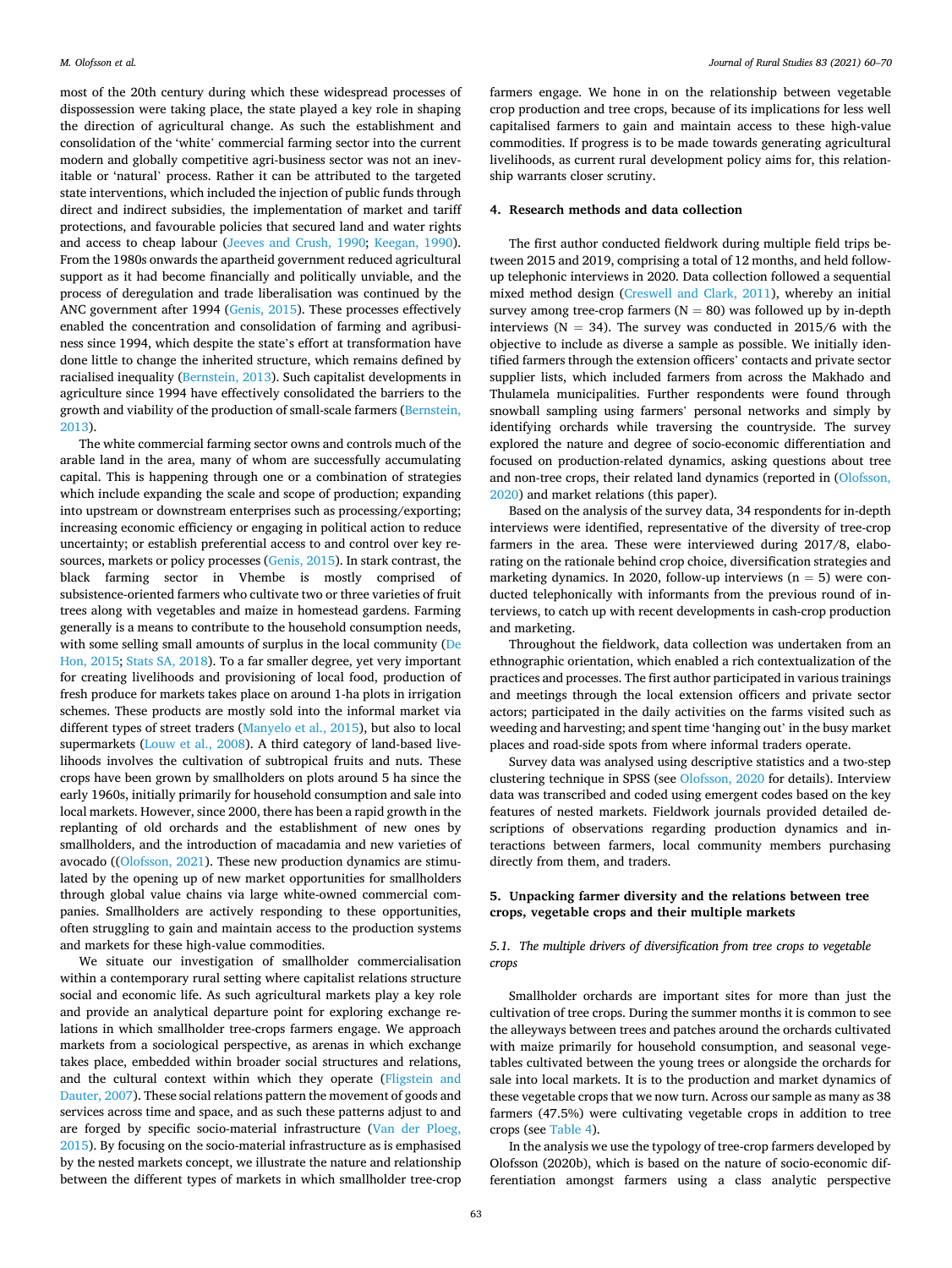([Bernstein, 2010;](#page-10-0) [Cousins, 2013\)](#page-10-0). This approach is informed by an agrarian political economy perspective which has a largely structural focus compared to nested markets which tends to foreground farmers agency. However, by combining the two approaches in a sequential manner we are able to situate the dynamics and function of nested markets within a broader context of farmer diversity. Four broad categories were identified, with the key differentiating factor being the nature of the primary livelihood source. Broadly, these categories represent two agrarian classes. The first and majority demonstrates characteristics of petty commodity producers, most of whom were reliant on state pensions (41% of the total sample), and another group living mainly off farming (29%). The second group consists of small-scale capitalists, with one group having access to off-farm salaried work (21% of all farmers) and another group of fulltime farmers (9%). Small-scale capitalists rely primarily on hired labour and have sufficient earnings from non-farm wages or agricultural profits to reinvest and engage in trajectories of accumulation. In contrast, petty commodity producers rely on their own or family labour and their scope for accumulation is limited. It is for this latter group that vegetable production and the engagement with nested markets is of importance as an avenue for 'accumulation from below' [\(Cousins, 2013](#page-10-0)). As with any typology, this categorisation presents a static picture, which obscures the dynamic nature of these livelihood trajectories. We use it more as a heuristic to enable key differences between farmers to be identified and to provide some context from which to understand farmers' engagement in nested markets and the implication thereof for accumulation.

Across all farmer categories, we found farmers producing vegetable crops for sale into local markets (see [Table 2](#page-6-0)). The highest percentage (64.7%) occurred amongst agricultural petty commodity producers; farmers with very little or no additional off-farm income to invest in their orchard. This was followed by welfare-dependent petty commodity producers (45.5%), whose pension grant also offered limited potential to cross-subsidise their orchards. To a lesser degree, yet still important, salaried and agricultural small-scale producers were also farming vegetable crops in their orchards (39.1% and 42.9% respectively). So, far from the monocrop orchards of the large commercial farmers, most smallholder orchards are sites of diverse production systems, which integrate different tree varieties and vegetable crops. b

<sup>b</sup>Weighted average refers to the number of producers from each farmer category multiplied by the number of tree or vegetable crops produced by each producer;  $\frac{n}{N}$ <sup>\*</sup> (number of veg. crops).

While vegetable crops are an important part of the production system for many tree-crop farmers, this says little about the relative importance of these crops in relation to tree-crop production. The gross annual income from tree and vegetable crops shows that vegetable crops play the most important role for agricultural petty commodity producers who have little or no additional income, but are also relatively important for welfare-dependent petty commodity producers and salaried small-scale capitalists (see [Table 3](#page-6-0)).

 $R =$  South African Rand; R1 equalled 0.06338 USD at the time of data collection.

Several drivers explain the diversification into vegetable crops. These are a combination of the materiality of the tree crop (capital intensive, years before they can be harvested); cash flow; orchard management; and farmer profile characteristics.

First, diversification needs to be understood in relation to the highly capital-intensive nature of establishing tree-crop orchards and maintaining them for four to six years before the first harvest. This makes tree-crop farming contingent on access to some alternative source of income until the trees mature, and as such diversification is an economic strategy that enables entry into the tree-crop sector:

"To get started you must focus on cash crops<sup>2</sup> ..., you can get more money from farming than from working … since 2010 I was able to plant 3 ha avocado, 1 ha macadamia, and 0.5 ha litchis" (interview PCP, Lwamondo, 4 July 2018).

"The money I earn from cash crops I reinvest in my farm … I have purchased irrigation pipes for the macadamia and plan to drill a borehole" (interview PCP, Vondo, May 13, 2016).

Second, vegetable crops are maintained even after trees reach maturity in order to complement the annual income from tree crops with a more regular income stream for seasonal crops. From then on the different crops may cross-subsidise each other:

"I grow cash crops because I can collect money in three months' time. Macadamia only gives income once a year. Cash crops are a fast way to get cash … they pick me up in the time I'm waiting for my macadamia harvest … I can use it to get money for mac and then when I harvest mac I can use money to buy seeds for maize and save some money. Its like a hand in glove, one hand helps the other" (interview, PCP, Radali, 20 May 2020).

"Cash crops combine well with tree crops as they simultaneously irrigate the trees. Tree-crop income I use to buy irrigation equipment for the cash crops" (interview, PCP, Mapate, May 24, 2020).

Complementing tree-crop income with that of vegetables is characteristic of the welfare-dependent petty commodity producers, whose retirement presents a transition to becoming a fulltime farmer for those who have slowly been investing in their orchards during their working years. In this case diversification happens as a result of retirement freeing up their own labour, thereby enabling the pursuit of labourintensive crops such as vegetable crops.

Third, there are agro-ecological benefits and pragmatic considerations that motivate this type of diversification:

"As I water my cash crops everyday it also gives me a chance to irrigate my tree crops … If it was not for my cash crops I would not be working in the orchards everyday and my tree crops would not be in a very good condition" (interview, PCP, Mapate, May 24, 2020).

Intercropping between the trees clearly has benefits for both the tree and orchard management. However, intercropping is only a temporary arrangement until the trees mature, as farmers use areas that are unsuitable for trees or the land that they cannot afford to cultivate with trees:

"I'm doing veg only for intercropping before the mac gets too big. I will always use the lower portion for veg as its too cold for mac" (interview PCP, Mukula, April 22, 2016).

"I think by 2021 half of the orchard will be full of trees as they are growing very big, so I will not be able to grow cash crops … but I have already started clearing another 12-ha piece of land and have already started planting cabbages and onions there (interview PCP, Tshixwadza, May 31, 2020).

This third driver is characteristic of many petty commodity producers. Growing vegetable crops is often a result of the lack of alternative off-farm employment. In such cases, multiple family members, usually across generations, combine their labour, thus enabling the more labour-intensive activities involved in growing seasonal vegetables, hence diversification. In these cases, the orchards are primarily the responsibility of the male household head, while spouses and/or children are engaged in the farming of vegetable crops.

Fourth, there are specific farmer characteristics that drive the process. The first largely characterises the agricultural petty commodity producers and is driven by inheritance dynamics. Most tree-crop farmers

<sup>2</sup> The term 'cash crop' is used colloquially to refer to vegetable crops produced for local markets.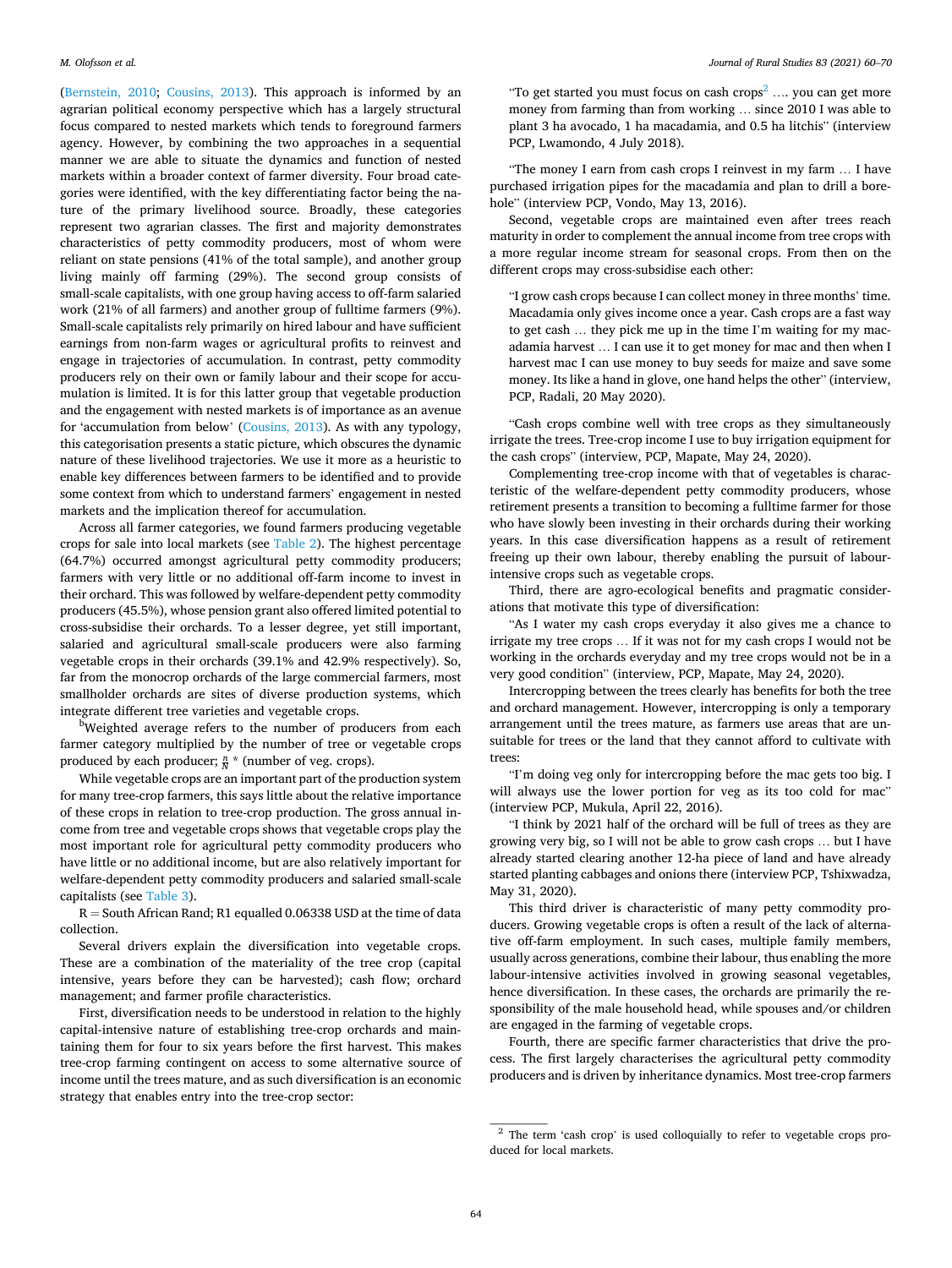<span id="page-6-0"></span>**Table 2** 

Crop combinations within orchards ( $N = 80$  for tree crops  $N = 38$  for veg producers).

| Smallholder profile <sup>a</sup>  | No. of tree-crops (weighted average) <sup>b</sup> | Primary tree crop (%) |          |       |     |      | No. of veg crops (weighted average) | Vegetable crops (%) |
|-----------------------------------|---------------------------------------------------|-----------------------|----------|-------|-----|------|-------------------------------------|---------------------|
|                                   |                                                   | Macadamia             | Avo-cado | Mango |     |      |                                     |                     |
| Welfare-dependent PCPs $(n = 33)$ |                                                   | 63.6                  | 60.6     | 30.3  | 3.6 | 45.5 |                                     |                     |
| Agricultural PCPs $(n = 23)$      | 1.5                                               | 41.2                  | 47.1     | 29.4  | 4   | 64.7 |                                     |                     |
| Salaried SSCs $(n = 17)$          |                                                   | 69.6                  | 34.8     | 43.5  | 4.6 | 39.1 |                                     |                     |
| Agricultural SSCs $(n = 7)$       | 2.1                                               | 71.4                  | 42.9     | 28.6  |     | 42.9 |                                     |                     |

a See [Olofsson, 2020b](#page-11-0) for more details.

 $PCPs = petty$  commodity producers;  $SSCs = small-scale$  capitalists.

|  | Relative economic importance of tree crops and vegetable crops. |  |  |  |
|--|-----------------------------------------------------------------|--|--|--|
|  |                                                                 |  |  |  |

| Profile                                  | Gross annual<br>income from<br>tree-crops                                            | Gross annual<br>income from<br>vegetable crops                                      | Relative importance of<br>different crops                      |
|------------------------------------------|--------------------------------------------------------------------------------------|-------------------------------------------------------------------------------------|----------------------------------------------------------------|
| Welfare-<br>dependent<br>PCPs $(n = 33)$ | IOR <sup>a</sup> R11.737<br>Median R3.840<br>Min, max                                | <b>IOR R620</b><br>Median R0<br>Min, max                                            | Tree crops important,<br>with secondary<br>importance given to |
| Agricultural<br>PCPs $(n = 23)$          | R0, R52.840<br><b>IOR R11.250</b><br>Median R0<br>Min, max                           | R0, R55.000<br><b>IOR R67.800</b><br>Median R4.650<br>Min, max                      | cash crops<br>Cash crops important                             |
| Salaried SSCs (n<br>$= 17$               | R0, R195.000<br><b>IOR R11.000</b><br>Median R4.000<br>Min, max                      | R0, R350.000<br><b>IOR R670</b><br>Median R0<br>Min, max R0,                        | Tree crops important,<br>with secondary<br>importance given to |
| Agricultural<br>$SSCs$ (n = 7)           | R0, R56.000<br><b>IOR R769.000</b><br>Median<br>R420.500<br>Min, max<br>R0, R812.000 | R <sub>130.000</sub><br><b>IOR R90.000</b><br>Median R0<br>Min, max<br>R0, R100.000 | cash crops<br>Tree crops important                             |

<sup>a</sup> IQR = the interquartile range or middle 50% between the second and third quartile. This measure was preferred above the average for better indicating the spread where the standard deviation is high.

#### **Table 4**

Cash-crops and related market channel.

"I'm only doing this so I can get money to do macadamia. I maintain the macadamia, buy chemicals and fertilisers and buy electricity with the money from the cash crops" (interview PCP. Mukula, April 22, 2016).

Having outlined these drivers of diversification, we stress that this process critically hinges on access to water. We found different systems through which farmers were gaining access to water, the most common being via gravity-fed irrigation systems, and alternatively via pumping water from a local dam or stream. It must be noted than in many cases people were unable to access water via either of these methods, in which case they were unable to engage in the production of food crops.

#### *5.2. Vegetable crop combinations and nested markets*

Vegetable crop production within orchards varies. Usually crop choice evolves through a combination of market opportunities (market demand, farmers' market networks) and experimentation with what fits the specific agro-ecological conditions best. Green leafy vegetables  $-$  a collective term to denote Chinese cabbage, nightshade and pumpkin (see 5.2.3) – were the most commonly grown vegetables on orchard land, followed by white cabbage, green maize, tomato, butternut, onion and chillies (Table 4). Besides these, many farmers were experimenting with new crops (e.g. green beans, okra, peas, beetroot, garlic, marrows,

|                    | Farmers cultivating the crop % (n<br>$= 38)^{a}$ | Primary market channel           |                      |                        |                         |                         |                       |       |
|--------------------|--------------------------------------------------|----------------------------------|----------------------|------------------------|-------------------------|-------------------------|-----------------------|-------|
|                    |                                                  | local community<br>$\frac{0}{0}$ | local trader<br>$\%$ | local retailer<br>$\%$ | processor/exporter<br>% | national market<br>$\%$ | missing/other<br>$\%$ | Total |
| Green leafy<br>veg | 52.5                                             | 23.8                             | 47.6                 | 23.8                   |                         |                         | 4.8                   | 100   |
| Cabbage            | 42.1                                             | 18.8                             | 18.8                 | 25                     | 6.3                     | 6.3                     | 25                    | 100   |
| Green maize        | 36.8                                             | 20                               | 40                   |                        | 20                      |                         | 20                    | 100   |
| Tomatoes           | 28.9                                             | 18.2                             | 54.5                 | 9.1                    |                         | 9.1                     | 9.1                   | 100   |
| Butternut          | 26.3                                             | 20                               | 50                   | 10                     |                         | 10                      | 10                    | 100   |
| Onions             | 21.1                                             | 50                               |                      | 12.5                   |                         |                         | 37.5                  | 100   |
| Beetroot           | 18.4                                             | 14.3                             | 28.6                 | 42.9                   |                         |                         | 14.3                  | 100   |
| Chilies            | 15.8                                             | 16.7                             |                      |                        | 16.7                    | 66.7                    |                       | 100   |
| Honey              | 7.9                                              |                                  | 33.3                 |                        | 33.3                    |                         | 33.3                  | 100   |

<sup>a</sup> From the total sample of  $n = 80$ ,  $n = 38$  reported growing vegetable cash crops in addition to tree crops.

 $(62.6%)$  are nearing or have already reached retirement age.  $3$  This implies that farm succession is an important means through which younger people acquire orchards. Often the child without formal tertiary qualification or opportunities for formal employment ends up taking over the farm, which means there is often little or no alternative income stream available. The inherited orchards are often old and underproductive due to the cultivars and years of neglect. In the absence of alternative livelihood sources, diversification into vegetable crops enables access to income to support the regeneration of these orchards:

strawberries, and rose geranium) in response to new market opportunities. Several crops are combined simultaneously and rotated seasonally, resulting in farmers engaging with multiple market channels at any one time.

The most common market channel is via local traders, also commonly referred to as 'bakkie' traders. These traders operate informal businesses, their key asset being their vehicle ('*bakkie'*), which enables them to collect and transport the produce to the point of sale. They would purchase produce directly from the farmers at their orchards and sell from busy roadside intersections, at specific locations in the local town centres or at pension pay-out points. Farmers usually reported long-standing relationships with the traders they supplied. They communicate ahead about production plans and the harvesting and

<sup>&</sup>lt;sup>3</sup> We categorised farmers into the following groups  $18-35 = 8.8\%$ ;  $36-55 =$  $28.7\%$ ; 56–65 = 23.8; 66+ = 38.8%.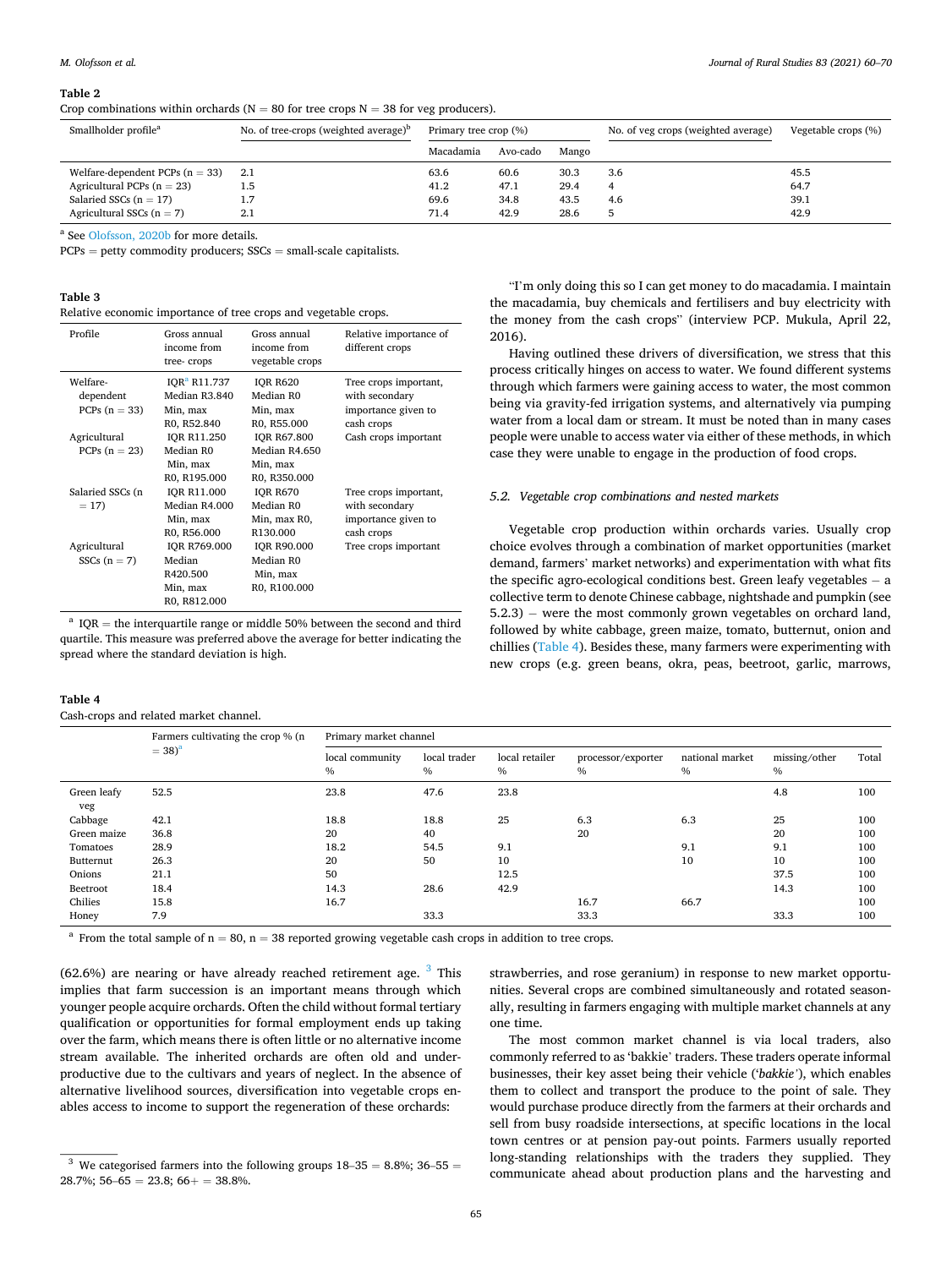collecting the product is negotiated according to mutual availability. Prices are negotiated with traders according to prevailing conditions in the informal market, but usually there are relatively standard prices, varying slightly depending on quality, seasonality and location of the orchard. Traders would oversee the selection to ensure quality, as well as packing of produce. Without any cold storage facilities, traders usually only purchase the quantities they could sell immediately, going directly to their selling points and thus ensuring freshness to consumers. These types of relations between producers and traders can be considered as 'active market interaction' [\(Ncube, 2017\)](#page-11-0) because producers have existing relations with the traders and engage with them prior to planting and usually manage to sell most of their produce this way.

The traditional green leafy vegetable and pumpkin leaves are the most commonly cultivated crop, sold primary to local traders (47.6%). These crops are particularly popular because they are an important ingredient in traditional diets and a key part of the region's cultural culinary identity. They are also well adapted to the agro-ecological conditions and relatively resilient. In addition, they are not grown on a large scale by commercial farmers and not readily available in supermarkets, so the informal market for these crops is relatively lucrative, enabling large margins to be made compared to selling to retail chains or to national markets. This is similar to what others have found ([Chika](#page-10-0)[zunga and Paradza, 2013\)](#page-10-0). These local trader networks importantly also create economic opportunities for local people, in a rural context of high unemployment. As one local resident from one of the villages commented: "Orchards are good for us as we buy the mustard<sup>4</sup> and sell it in Thohoyandou" (focus group, Duthuni, August 1, 2017). Sales made directly to local community members were the second most common market channel, providing fresh produce to local people close to home. Such sales usually hinged on social ties and community networks. Information was often relayed via word of mouth and local villagers would come directly to the orchards. This saved transport costs to the local town and such direct sales were valued by producers for being more lucrative. However, direct sale to community members was always complemented by other channels.

"There are not so many people doing this farming around here and once you start doing this people find out and they come. So many people come here and they buy directly. Some cars and some wheelbarrows, they come here. We are helping the community … Tomato, mutshaina, and muxe<sup>5</sup> are the best, you don't look for market, they come. I did cabbages last year, but this year my brother is doing cabbage, so I'm not doing it because if we both do it there will be too much. My family are the ones growing food here for the village" (interview PCP, Dopeni, May 13, 2016).

Suppling local retailers was less common, but in those cases was usually done via the local Spar, $6$  which is one of the few supermarket chains which enables direct procurement from smallholders [\(Louw](#page-10-0)  [et al., 2008](#page-10-0)). Few farmers were able to meet the requirements in terms of quality and quantity, and considering the narrow product range in which these retailers are interested and the additional transport cost involved in delivery, very few farmers engaged this channel. Farmers also reported that the prices from supermarkets were much lower than what they could get from local traders, so even if the supermarkets were able to purchase large volumes, they are a less promising marketing avenue. Similarly, for the national fresh produce markets, economies of scale and the associated high cost of transportation were cited as the main barriers to accessing these markets. Chillies were the most common product supplied to this market, largely because they are relatively

4 Mustard is the colloquial term for Chinese cabbage (*Brassica rapa*). 5 *Muxe* is Tshivenda for nightshade(*S. nigrum* complex) and mutchaina is

cheap and easy to transport.

These market channels described above stand in stark contrast to the market for macadamia and avocado which are destined for international markets. In this case farmers have little choice of marketing options as there are two main processing plants for macadamia and one for avocado in the area. In these cases, farmers have no room to manoeuvre in terms of price, as these are fixed and payment terms are often staggered across several tranches which can extend over a period of one year. These payment terms are often what are more contested by smallholders than the amount itself. Increasingly these processing/export companies are setting minimum quality and quantity standards which pose additional challenges to smallholders. The lack of transparency regarding the quality assessment of the produce delivered by smallholders and the related pricing structures are standard issues raised by smallholders. Alongside which are the transport costs due to the distance to the delivery points.

With this overview of the different types of markets in which farmers engaged simultaneously, we now turn to the three key dimensions of nested markets – specificity, connectedness and rootedness – drawing out the most prominent features from our case study that demonstrate the extent to which they resemble nested markets.

#### *5.2.1. Specificity*

A key element of specificity is the historical context, which has resulted in the dual agrarian structure which is defined by class and race relations. Access to the market for high-value tree crops is controlled by key actors in the large-scale commercial sector. These actors own and control the downstream activities such as processing and exporting where much of the value is accumulated, with smallholder having little bargaining power or control over the terms of engagement. The product quality delivered by smallholders is considered inferior due to a lack of pesticide use. In contrast, the vegetables produced within orchards and sold through local nested markets are particularly valued because of their quality. The freshness of produce purchased directly from the farm and the quality in terms of size and maturity of the crops as they are harvested on demand are recognised by consumers and this translates into a premium price and durable reputation. While farmers often mentioned these features as a reason why consumers favoured direct purchases, the economic incentives (saving on transport costs) rather than product quality tended to be the main driver behind these transactions:

"It is because we do not have supermarkets closer to our area as all the big supermarkets are in town, so people would rather spend nothing or paying less for transport costs to buy the products from the traders rather than paying more to go and buy it in town … They pay less price and get more product than when buying in the supermarket … The product when it is in the supermarket is very very less in terms of quantity, maybe half of the same size than is sold by traders" (interview PCP, Muthale, June 1, 2020).

"I used to send my chillies to Levubu for transportation to the Johannesburg fresh produce market, but now I find it better to sell to the Indian traders in town because they come to my farm so there are no transport costs and the price is higher" (interview PCP, Ridali, September 6, 2016).

#### *5.2.2. Connectedness*

The notion of connectedness was particularly evident in terms of the short and decentralised circuits; the horizontal patterning of these chains; and the flexibility that they accommodated. The relation between producers and consumers or traders was often a personal one, which had been established over time mostly between people from the same culturally defined community. Traders were usually longstanding customers and new traders were introduced through word of mouth. Communication about which crops to expect in the coming season and their estimated harvest time was discussed long in advance and enabled traders to plan accordingly. Likewise, traders often shared market

Tshivenda for non-heading Chinese cabbage (*Bassica rapa* L. subsp*. chinensis*). 6 The acronym SPAR originates from Dutch and was originally DESPAR: *Door Eendrachtig Samenwerken Profiteren Allen Regelmatig* − All benefit from joint cooperation [\(https://spar-international.com/aboutus/history/\)](https://spar-international.com/aboutus/history/).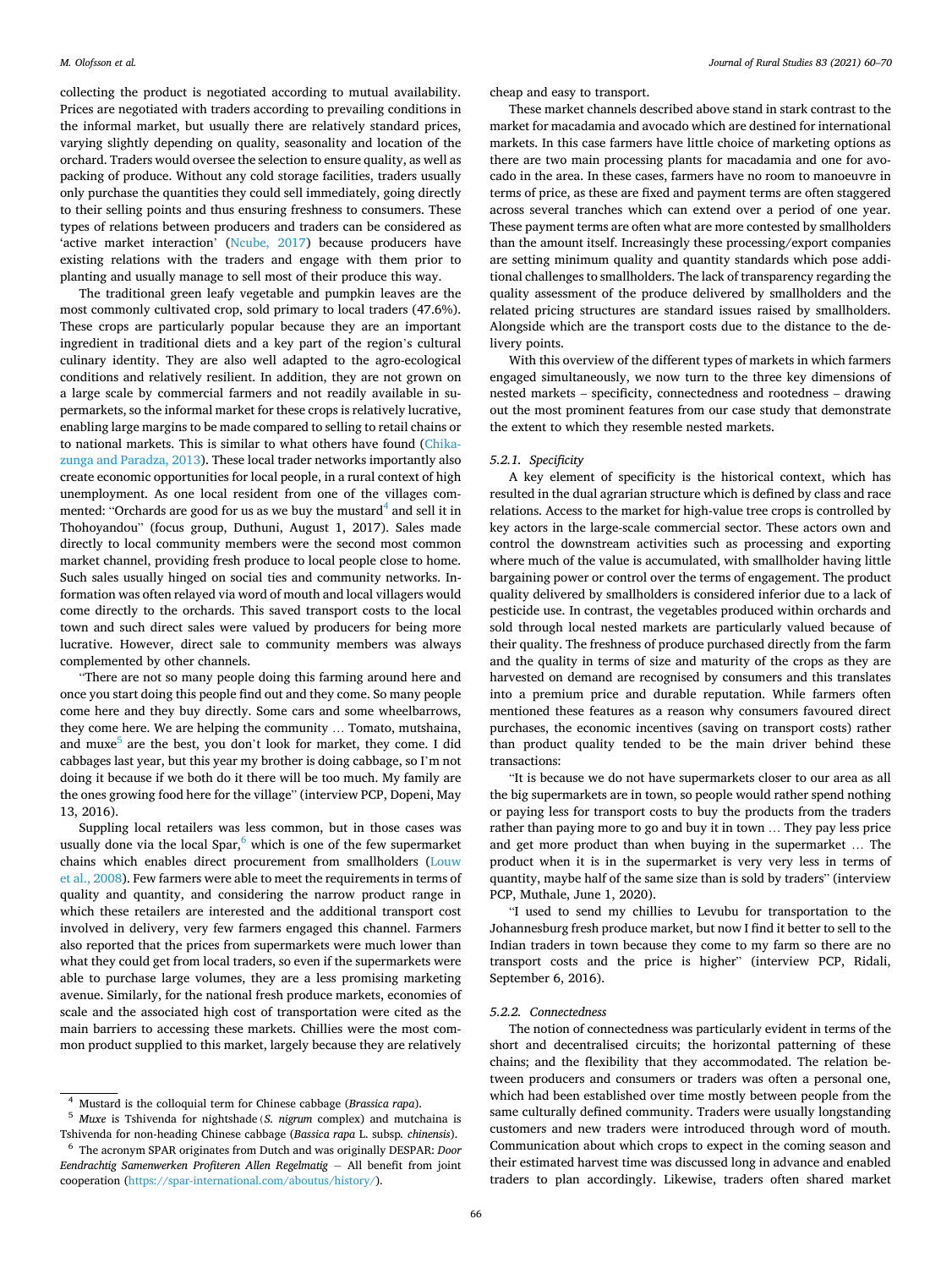<span id="page-8-0"></span>information with producers so they could adjust their production accordingly to meet such opportunities. The precise time for harvesting was usually negotiated between producers and traders/consumers so as to accommodate both parties and to ensure collection directly after the harvest, and thereby the freshness and quality. Often traders get directly involved in the sorting and packing of the fresh produce on the farm, providing opportunities for lengthy communication and the deepening of convivial relations. The relations between farmers and traders/consumers often went beyond purely business transactions as the following quote demonstrates:

"I am very close with my customers, to the point that if one of my customers is facing some difficulty such as a bereavement in the family, I contribute to help out" (interview PCP, Muthale, June 1, 2020).

Furthermore, relations with local traders were underpinned by a greater degree of trust than those with supermarkets and the national fresh produce market:

"I used to sell my chillies to Unidev in Johannesburg, but the agent I was working with was not reliable as I would send a number of products and sometimes he would tell me he did not receive my products and at other times he would tell me a different number lower than the one I sent through, so I thought I am being exploited so I stopped growing chillies as I had no other market" (interview PCP, Muthale, June 1, 2020).

The nature of these relations with customers contrasts with the supermarkets and national markets that have much more rigid delivery schedules and quality requirements. Similarly, the processors and exporters of high-value tree-crop commodities are disconnected from the local context and producer realities and farmers are required to comply with rules and regulations which do not meet farmer needs and realities.

#### *5.2.3. Rootedness*

Local embeddedness is particularly clear for what collectively is referred to as 'green leafy vegetables'. This is seen in both regional and individual cultural identity and the coalition of socioeconomic interests and opportunities between producer and traders/consumers.

With regard to the cultural aspect, 'green leafy vegetables' (*morogo),*  are part of traditional diets, as illustrated by a Pedi proverb: 'Meat is a visitor, but *morogo* is a daily food'. *Morogo* refers to green leafy plant species that were traditionally harvested in the wild but are increasingly being cultivated. This is particularly the case in Vhembe, which is also known as the centre of origin of Chinese cabbage in South Africa ([Jansen](#page-10-0)  [van Rensburg et al., 2007](#page-10-0), p. 321).<sup>7</sup> The variety of plant species that can be included in *morogo* is broad and varied across the country, depending on ecology, culinary repertoires and changes over time [\(Jansen van](#page-10-0)  [Rensburg et al., 2007](#page-10-0)). Three species are popular in the production systems of tree-crop farmers in Vhembe: nightshade(*S. nigrum* complex), known as *muxe* in Tshivenda; non-heading Chinese cabbage (*Bassica rapa* L. subsp*. chinensis*), known as *mutshaina* in Tshivenda; and common pumpkin (*Cucurbita pepeo, C. Moschata and C. maxima)* known as *phuri* and *thanga* in Tshivenda ([Jansen van Rensburg et al., 2007](#page-10-0)). These crops are not mainstreamed and therefore seldom found in large retail chains, apart from a few local Spars whom some of the farmers interviewed were supplying. These crops are traded through a network of informal relations either directly with consumers or via informal traders who sell at busy roadside intersections or at informal markets in town. By way of their popularity and place in the culinary repertoire of the TshiVenda and TshiTsonga they can be considered as contributing to the regional and individual cultural identity.

In terms of socioeconomic interests and opportunities, in particular the savings on transportation costs when selling directly to the community or through traders who collect the produce from the farm were key factors that enabled a greater share of value to be attained by the

farmer. Also, autonomy over pricing and transparency around terms and payments were also raised as an important factor that made farmers favour direct sales to community and local traders compared to supermarkets and the national fresh produce market:

"The local market is much better compared to selling my crops at places like Spar, Boxer or Johannesburg fresh produce markets. When I sell my produce at Spar I am selling a bundle of spinach to them for R6, they will tell me they will buy it at R3 and I end up not gaining any profit. Another thing is if they buy 100 bundles from me, they can say, 'We have only managed to sell 40 bundles and 60 were damaged', so they will only pay me for the 40 which they say they have sold. Yet there will be no proof of the damaged 60 bundles, which they say they had to throw away. Another thing is they do not pay on time when they take the crops there, but only after they have sold all the crops, so I think this is very unfair … The profit margins is also much better and higher compared to when I take my product to places like Boxer and Spar, because it will cost me lots of transport and airtime and they don't call me when I take my products to those supermarkets, so I have to do follow ups myself and as a result using lots of airtime" (interview PCP, Mapate, 24 May 2020).

"I used to sell my chillies to the Johannesburg fresh produce market, but the agent I was working with was not reliable as I would send a number of products and sometimes he would tell me he did not receive them and at another time he would tell me a different number lower than the one I sent. So, I thought I was being exploited so I stopped growing chillies" (interview PCP, Muthale, June 1, 2020).

Engaging directly with traders and consumers in the local market clearly brings more transparency, lower transaction costs and greater remuneration when it comes to trading local vegetables. Traditional leafy greens meet a niche local market where such culturally specific foods are not readily available in most commercial retailers yet are highly favoured by the local populations. Collectively these aspects demonstrate how the movement of these commodities are deeply rooted in both cultural and social relations that are more favourable to the producers than alternative more formal market avenues.

#### **6. Discussion**

This paper has foregrounded the importance of centring farmer diversity in an analysis of how and why farmers engage in different markets. The polarised debate over different avenues for agricultural commodification amongst smallholders, and the related risks and merits of supplying global versus localised nested markets, tends to obscure the way in which farmers are differentially positioned and thereby engage in different markets and in turn how these different market channels interact and the related outcomes. We demonstrate here that the process of agricultural commodification aimed at high-value export markets is encouraging petty commodity producers into diversified agrarian livelihoods, relating more broadly to a process of re-agrarianisation and reactivation of agricultural land [\(Shackleton and Hebinck, 2018](#page-11-0)). We illustrate the potential synergies and complementariness between the production of vegetable crops for local nested markets and export-oriented cash crops. This is linked to the nature or materiality of tree crops, coupled with the socio-economic status of those engaged in their cultivation.

High-value commodities such as tree crops are capital intensive, slow to mature and require extensive areas of land. Hence, unlike the smallscale capitalist tree-crop farmers who are able to generate sufficient offfarm income to invest in tree crops and thus engage in accumulation, petty commodity producers of tree crops without the means to access off-farm income are turning to vegetable crop production as a primary means to generate an income and to enable reinvestment in and/or to complement income from tree crops. This is made possible by their access to land, which they have been unable to fully cultivate with trees

 $^7\,$  Vhembe is also the region from where Chinese cabbage spreading to other parts of the country through an informal seed multiplication and distribution system [\(Jansen van Rensburg et al., 2007,](#page-10-0) p. 321).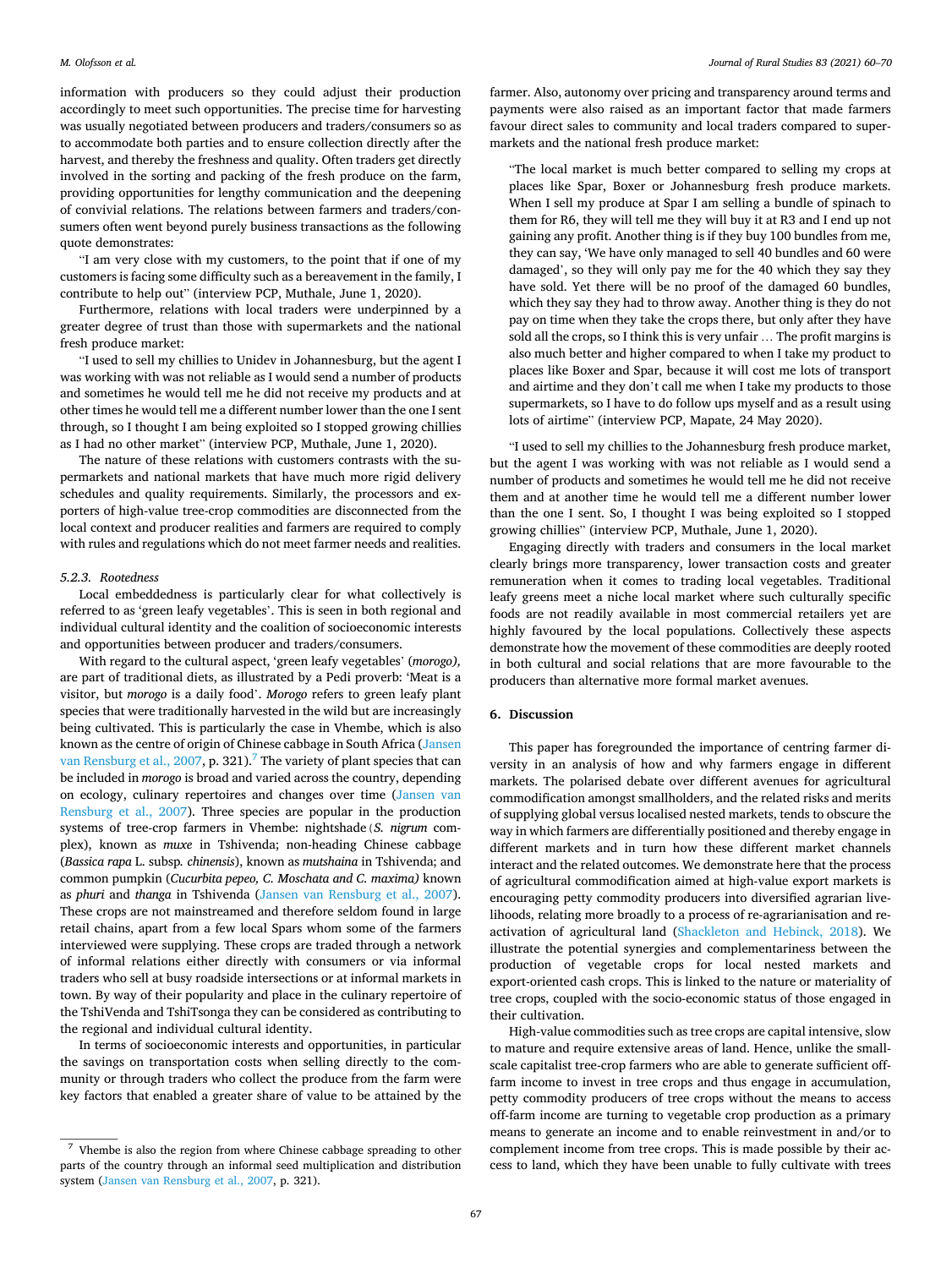due to capital constraints and critically also hinges on access to water. Our findings point to the ways in which agricultural commodification of tree crops can, under certain conditions, initiate and stimulate the production of vegetable crops channelled through nested markets.

Using an agrarian political economy framing of farmers diversity such as a class-based analysis may seem incompatible with nested markets which foreground agency, but by combining them in a sequential manner as we have done is a useful way to situate the dynamics and function of nested markets within a broader context of farmer diversity. As such the typology provides a broader contextualization of socio-economic differentiation amongst tree-crop farmers, based on which we can then situate for whom and why nested markets are of particular relevance. Using the differentiation to connote that there are groups who are better and less better situated to do the patterning. This perspective is also an explicit critique of the risk of losing sight of farmer diversity in market-centred thinking and that we need to differentiate in the degrees of agency and foreground a notion of autonomy as relational rather than intrinsic. This diversified approach engages with the problematic assumption that market patterning has to be analysed through the notion of the 'peasant position', thereby narrowly conceiving the field of farmers' social construction of markets and missing the critical aspects of their agentive combining of local and global markets in relation to their socio-economic position. The paper uses differentiation in similar ways to show that wider processes of commoditization that could widely be considered as falling under the 'nested market' notion of Empire, but play out through forms of accumulation by these same well-positioned semi-capitalist farmers. This is also in accordance with the farmer-centred perspective we propose and shows our effort to unpack the dialectical relationship between wider commoditization processes and agentive combining of markets in local contexts.

Our findings illustrate how market channels for food crops produced in orchards and the relations in which they are embedded, demonstrate some of the overarching socio-material characteristics of nested markets that are defined by specificity, connectedness and rootedness ([Van der](#page-11-0)  [Ploeg et al., 2012\)](#page-11-0). This is particularly the case for the cultivation of traditional green leafy vegetables, which illustrates the distinctiveness and socio-cultural significance to which the notion of rootedness refers. The principles of connectedness was identified in the nature of the relationships between producers and traders/consumers, which are largely non-hierarchical and generate shared value for both parties due to the shortness of the chain, which enables it to be more remunerative. In particular the markets for traditional leafy green vegetables may well resemble many of the features of nested markets as other have also claimed ([Manyelo et al., 2015\)](#page-10-0).

However, what this case has demonstrated is that these markets need to be contextualised within a broader portfolio of production. It is through interrogating the nature of the relationship between vegetable crops and tree crops and their related markets that we found that the political dimension of nested markets − engaging them as a conscious reaction to the global industrialised food system ([Hebinck et al., 2015\)](#page-10-0) − was not evident. In this context we have seen that farmers' engagement in nested markets is actually a result of the opportunity to engage in global markets. It is a means to leverage, sustain or complement access to global markets for tree crops as opposed to a reaction to it. Thus, this relationship might rather be considered as mutually reinforcing rather than oppositional. This echoes findings made in the literature on smallholder farmers in sub-Saharan African who actively engage in both local and global markets [\(Burnett and Murphy, 2014;](#page-10-0) [Vorley, del](#page-11-0)  [Pozo-Vergnes and Barnett, 2012](#page-11-0)). This links to a general critique about the transferability of notions of alternative food networks that embody aspirations of food-system change to developing countries, where it is argued that "engagement in the food system is less about engagement for change but rather engagement for access" ([Haysom, 2016](#page-10-0), p. 8). Indeed, the findings show that accessing markets for vegetables resembles more opportunity-seeking behaviour to find the most profitable avenues than

an act of resistance to a national and international market dominated by large food and supermarket empires. These findings point to the need to decouple the socio-material dimension of nested markets from the political dimension.

Nested markets, by way of their locally embedded socio-material networks, enable greater value to be derived from specific crops, in this case particularly traditional green leafy vegetables, and as such act as an enabler to accessing global markets for tree crops. These findings call for a much more nuanced understanding of the relationship between nested markets and global markets. It calls for expanding the spatial scale of the 'nested' element of nested markets from the local to the global. This case illustrates how the dichotomy between global versus local need not be perceived as inherently incompatible or competitive as some authors have claimed [\(Sonnino and Marsden, 2006](#page-11-0)), but rather can be mutually reinforcing, offering smallholders a way to straddle multiple markets through a 'patterning' strategy [\(Manley and Van Leynseele,](#page-10-0)  [2019;](#page-10-0) [Van der Ploeg, 2010\)](#page-11-0) as a way to enable, sustain and complement access to more lucrative global markets. Critically, access to these new opportunities hinges on access to livelihood sources especially during the establishment phase. Nested markets have proved to be one such avenue, particularly for those who do not have access to alternative non-agrarian livelihoods.

#### **7. Conclusion**

In this paper we sought to apply the theoretical framework of nested markets as an analytical tool to explore the production and marketing dynamics of commercial vegetables cultivated on orchard land in a former homeland of South Africa. We situated our analysis of nested markets within the context of the expanding production of high-value tree crops for global markets. Through our case study we have attempted to expand the discussion beyond the dichotomy between formal/ informal and global/local markets towards a more relational and dynamic understanding of how these market systems interact. A better understanding of these interactions can contribute to realising the wider objective of rural development policy which is aimed at livelihood generation through high-value tree crops. Further research is needed on how the patterning of production in relation to different market circuits is constructed over time.

Our case study illustrated that as new market opportunities emerge for smallholders to access high-value tree-crop commodity chains such as macadamia and avocado, this is driving farmers without any alternative off-farm income sources and pensioners to diversify their production from tree crops into food crops, both for household food provisioning and for sale into local markets. The cultivation of tree crops is capital intensive and it takes several years before any returns can be realised, therefore making it imperative that in the absence of alternative off-farm employment farmers are able to sustain themselves and generate some income that can cross-subsidise their orchards. The cultivation of food crops on land allocated for orchards with access to water is providing a means through which tree-crop farmers are doing this. Hence, the cultivation of commercial food crops inside orchards acts as a bridging livelihood strategy and cross-subsidisation of orchards for tree-crop farmers without alternative livelihoods. Essentially agricultural diversification enables access to the production of these highvalue tree crops, which would otherwise be dominated by relatively well-off farmers who have access to non-agricultural sources of capital.

We found that different market channels demonstrate degrees of nestedness. This was particularly the case for the locally valued and highly perishable goods such as traditional leafy green, pumpkin leaves/ flowers, and tomatoes. While these exchanges resembled many of the socio-material features characteristic of nested markets (specificity, connectedness and rootedness), these markets were engaged for purely pragmatic reasons, such as being the most accessible and remunerative outlets for these products, and not out of a conscious resistance to other types of markets. Farmers tended to cultivate a wide range of produce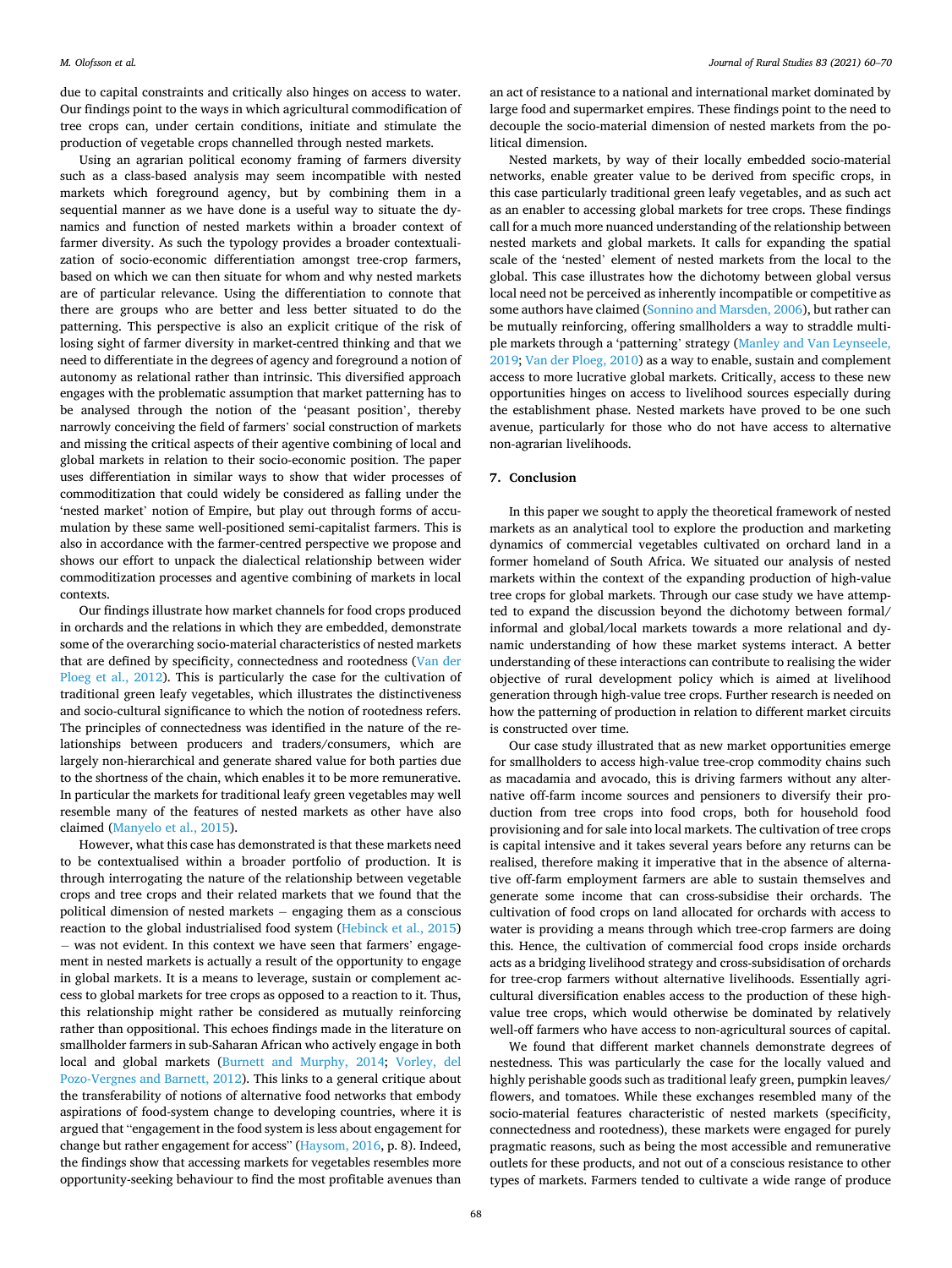<span id="page-10-0"></span>specifically to enable them to simultaneously engage in multiple different markets, which include local retailers and national fresh produce markets. Ultimately, they used these different market to leverage access to global markets and not to disengage from them as is often put forward in the literature on nested markets. As such we have argued that the markets navigated by smallholders are not isolated circuits, but articulated systems that function as 'hybrid spaces of interaction' (c.f. [Schneider et al., 2016](#page-11-0)) that enable them to gain and sustain access to global commodity markets.

Our findings have implications for rural development policies and practices, particularly in relation to the current commodity-specific focus of the National Development Plan ([NPC, 2013\)](#page-11-0), which prioritises high-value subtropical fruits and nuts among other products in an attempt to generate opportunities for rural livelihood. In the current context, where smallholder tree-crop farmers are a highly diversified group, with a minority who are relatively 'privileged', 'well-educated', and well-positioned to start accumulating and expanding ([\(Olofsson,](#page-11-0)  [2021\)](#page-11-0)) it is particularly important to ensure that these commodity chains are inclusive and not captured by the rural elite, while less well-resourced farmers are excluded. This case study illustrates how for some who could be considered the less well-resourced farmers, growing vegetable crops provides a key entry point that enables access to more lucrative crops such as tree crops, as they have no access to alternative non-agricultural income. Agricultural diversification into commercial food crops is one important avenue that can enable this and should therefore be supported and encouraged though public and private extension. Such extension needs to move beyond the usual single commodity focus towards a more integrated approach that responds to the diverse production systems already practised. This can be done first and foremost by supporting low-tech water access and harvesting solutions and by strengthening and expanding opportunities for growth in the informal fresh produce trade. Supporting this type of agricultural diversification also stands to generate much needed economic opportunities in the local community. These dynamics however need to be considered in their temporal context. The long-term implication for such diversified production systems and the current market configurations is questionable as farmers are reinvesting in their farms primarily by expanding their orchards, meaning that as orchards expand and the canopy closes, vegetable production could become impossible. Additionally, development in the global market for high-value tree crops, particular macadamia which is rapidly increasing in places like China, poses risks for the South African industry and particularly smallholders, as global market could become saturated and prices could fall (cf. Cowen, 1986).

#### **Author statement**

Malin Olofsson, Conceptualisation, Investigation, Formal analysis, Writing – original draft. Mirjam Ros-Tonen, Funding acquisition, Supervision, Conceptualisation, Writing – review & editing. Yves Van Leynseele, Conceptualisation, Writing – review & editing. Bart de Steenhuijsen Piters, Supervision, Writing – review & editing. Joyeeta Gupta, Supervision, Writing – review  $&$  editing.

#### **Acknowledgements**

The authors are very grateful to two anonymous reviewers for invaluable feedback on an earlier version of this paper. We would also like to thank Albena Sotirova for assistance with the statistical analysis, Prince Mageza for invaluable assistance during the fieldwork, Ricardo Fuentealba Fuentes for comments on an earlier draft and the numerous farmers who with such patience and generosity shared their stories. This paper was supported by a Dutch Research Council grant (NWO, grant number W 08.250.105).

#### **References**

- [Bernstein, H., 2010. Class Dynamics of Agrarian Change. Kumarian Press, Boulder](http://refhub.elsevier.com/S0743-0167(21)00078-4/sref1) & [London.](http://refhub.elsevier.com/S0743-0167(21)00078-4/sref1)
- Bernstein, H., 2013. Commercial agriculture in South Africa since 1994: "natural, simply capitalism. J. Agrar. Change 13 (1), 23–46.<https://doi.org/10.1111/joac.12011>.
- Bolwig, S., Ponte, S., du Toit, A., Riisgaard, L., Halberg, N., 2010. Integrating poverty and environmental concerns into value-chain analysis: a strategic framework and practical guide. Dev. Pol. Rev. 28 (2), 195–216. [https://doi.org/10.1111/j.1467-](https://doi.org/10.1111/j.1467-7679.2010.00481.x) [7679.2010.00481.x.](https://doi.org/10.1111/j.1467-7679.2010.00481.x)
- Burnett, K., Murphy, S., 2014. What place for international trade in food sovereignty? J. Peasant Stud. 41 (6), 1065–1084. [https://doi.org/10.1080/](https://doi.org/10.1080/03066150.2013.876995) [03066150.2013.876995.](https://doi.org/10.1080/03066150.2013.876995)
- Castellanos-Navarrete, A., Jansen, K., 2018. Is oil palm expansion a challenge to agroecology? Smallholders practising industrial farming in Mexico. J. Agrar. Change 18 (1), 132–155. [https://doi.org/10.1111/joac.12195.](https://doi.org/10.1111/joac.12195)
- Chikazunga, D., Paradza, G., 2013. Smallholder Farming: A Panacea for Employment Creation and Enterprise Development in South Africa? Lessons from the Pro-poor Value Chain Governance Project in Limpopo Province. Working paper 27, Cape Town. [http://dspace.africaportal.org/jspui/bitstream/123456789/35757](http://dspace.africaportal.org/jspui/bitstream/123456789/35757/1/PLAAS_WorkingPaper27Chikazunga%26Paradza.pdf?1)  [/1/PLAAS\\_WorkingPaper27Chikazunga](http://dspace.africaportal.org/jspui/bitstream/123456789/35757/1/PLAAS_WorkingPaper27Chikazunga%26Paradza.pdf?1)&Paradza.pdf?1.
- Cousins, B., 2013. Smallholder irrigation schemes, agrarian reform and "accumulation from above and from below" in South Africa. J. Agrar. Change 13 (1), 116–139. [https://doi.org/10.1111/joac.12000.](https://doi.org/10.1111/joac.12000)
- Cousins, B., 2015. 'Through a glass, darkly'[: towards agrarian reform in South Africa. In:](http://refhub.elsevier.com/S0743-0167(21)00078-4/sref8)  [Land Divided, Land Restored : Land Reform in South Africa for the 21st Century.](http://refhub.elsevier.com/S0743-0167(21)00078-4/sref8) [Jacana, Johannesburg, pp. 250](http://refhub.elsevier.com/S0743-0167(21)00078-4/sref8)–269.
- [Cowen, M., 1986. Change in state power, international conditions and peasant](http://refhub.elsevier.com/S0743-0167(21)00078-4/sref9) [producers: the case if Kenya. J. Dev. Stud. 22 \(2\), 355](http://refhub.elsevier.com/S0743-0167(21)00078-4/sref9)–385.
- Creswell, J., Clark, V., 2011. Choosing a mixed methods design. In: Designing and Conducting Mixed Method Research. Sage publications, pp. 58–109. [https://us.sa](https://us.sagepub.com/sites/default/files/upm-binaries/35066_Chapter3.pdf) [gepub.com/sites/default/files/upm-binaries/35066\\_Chapter3.pdf.](https://us.sagepub.com/sites/default/files/upm-binaries/35066_Chapter3.pdf)
- De Hon, M., 2015. Women, Home Gardening and Food Sovereignty in the Limpopo Province, South Africa (MSc Thesis International Develoment Studies). [https://incl](https://inclusivevcc.files.wordpress.com/2015/04/the-role-of-women-in-home-gardening-in-limpopo-province-south-africa.pdf)  [usivevcc.files.wordpress.com/2015/04/the-role-of-women-in-home-gardening-in-li](https://inclusivevcc.files.wordpress.com/2015/04/the-role-of-women-in-home-gardening-in-limpopo-province-south-africa.pdf) [mpopo-province-south-africa.pdf](https://inclusivevcc.files.wordpress.com/2015/04/the-role-of-women-in-home-gardening-in-limpopo-province-south-africa.pdf).
- FAO, 2018. The State of Agricultural Commodity Markets. Agricultural Trade, Climate Change and Food Security.<http://www.fao.org/3/I9542EN/i9542en.pdf>. (Accessed 6 April 2020).
- Fligstein, N., Dauter, L., 2007. The sociology of markets. Annu. Rev. Sociol. 33, 105–128. [https://doi.org/10.1146/annurev.soc.33.040406.131736.](https://doi.org/10.1146/annurev.soc.33.040406.131736)
- [Genis, A.J., 2015. Accumulation and Differentiation: the Dynamics of Change in the](http://refhub.elsevier.com/S0743-0167(21)00078-4/sref14)  [Large-Scale Commercial Farming Sector of South Africa. University of the western](http://refhub.elsevier.com/S0743-0167(21)00078-4/sref14) [cape](http://refhub.elsevier.com/S0743-0167(21)00078-4/sref14).
- González, S., 2017. Introduction: studying markets as spaces of contestation. In: Contested Markets, Contested Cities: Gentrification and Urban Justice in Retail Spaces, pp. 1–18. [https://doi.org/10.4324/9781315440361.](https://doi.org/10.4324/9781315440361)
- Haysom, G., 2016. *Alternative food networks and food insecurity in South Africa* (Plaas working papers No. 33). Work. Pap. 33 [https://doi.org/10.1007/s40484-014-0030-](https://doi.org/10.1007/s40484-014-0030-x)
- [x.](https://doi.org/10.1007/s40484-014-0030-x) Hebinck, Paul, 2018. De-/re-agrarianisation: Global perspectives. J. Rural Stud. 61 (May), 227–235. [https://doi.org/10.1016/j.jrurstud.2018.04.010.](https://doi.org/10.1016/j.jrurstud.2018.04.010)
- [Hebinck, Paul, Schneider, S., Van Der Ploeg, J.D., 2015. The construction of new, nested](http://refhub.elsevier.com/S0743-0167(21)00078-4/sref17)  [markets and the role of rural development policies: some introductory notes. In:](http://refhub.elsevier.com/S0743-0167(21)00078-4/sref17)  [Paul, Hebinck, van der Ploeg, J.D., Schneider, S. \(Eds.\), Rural Development and the](http://refhub.elsevier.com/S0743-0167(21)00078-4/sref17)  [Construction of New Markets. Routledge, London, pp. 1](http://refhub.elsevier.com/S0743-0167(21)00078-4/sref17)–15.
- Hickey, S., du Toit, A., 2013. Adverse incorporation, social exclusion, and chronic poverty. In: Chronic Poverty. Springer, pp. 134–159. [https://doi.org/10.2139/](https://doi.org/10.2139/ssrn.1752967)  srn.175296
- Holt-Giménez, E., Altieri, M.A., 2013. Agroecology, food sovereignty, and the new green revolution. Agroecology and Sustainable Food Systems 37 (1), 90-102. https:/ [org/10.1080/10440046.2012.716388.](https://doi.org/10.1080/10440046.2012.716388)
- Holt-Giménez, E., Shattuck, A., 2011. Food crises, food regimes and food movements: rumblings of reform or tides of transformation? J. Peasant Stud. 38 (1), 109–144. [https://doi.org/10.1080/03066150.2010.538578.](https://doi.org/10.1080/03066150.2010.538578)
- Jansen, K., 2015. The debate on food sovereignty theory: agrarian capitalism, dispossession and agroecology. J. Peasant Stud. 42 (1), 213-232. https://doi.org/ [10.1080/03066150.2014.945166](https://doi.org/10.1080/03066150.2014.945166).
- Jansen van Rensburg, W.S., Van Averbeke, W., Slabbert, R., Faber, M., Van Jaarsveld, P., Van Heerden, I., Oelofse, A., 2007. African leafy vegetables in South Africa. WaterSA 33 (3), 317–326. [https://doi.org/10.4314/wsa.v33i3.180589.](https://doi.org/10.4314/wsa.v33i3.180589) SPECIAL EDICTION).
- Jeeves, A., Crush, J., 1990. White Farms, Black Labour: Agrarian Transition in Rurual South Sfrica 1930-1970. Johanneburg. [https://doi.org/10.1093/hwj/11.1.199-b.](https://doi.org/10.1093/hwj/11.1.199-b)
- Kay, S., 2016. Connecting Smallholders to Markets- an Analytical Guide. [https://doi.org/](https://doi.org/10.1093/acprof:oso/9780199578061.003.0013)  [10.1093/acprof:oso/9780199578061.003.0013.](https://doi.org/10.1093/acprof:oso/9780199578061.003.0013)
- [Keegan, T., 1990. Primitive Accumulation and Class Formation in the Making of Agrarian](http://refhub.elsevier.com/S0743-0167(21)00078-4/sref26)  [Capitalism South Africa](http://refhub.elsevier.com/S0743-0167(21)00078-4/sref26).

[LDARD, 2015. Strategic Plan 2015/6- 2019/20 \(Republic of South Africa\).](http://refhub.elsevier.com/S0743-0167(21)00078-4/sref27)

- Louw, A., Jordaan, D., Ndanga, L., Kirsten, J., 2008. Alternative marketing options for small-scale farmers in the wake of changing agri-food supply chains in South Africa. Agrekon 47 (3), 287–308. <https://doi.org/10.1080/03031853.2008.9523801>.
- Manley, R., Van Leynseele, Y., 2019. Peasant agency in Ghana's oil palm sector: the impact of multiple markets on food sovereignty. J. Agrar. Change 19 (4), 654–670. [https://doi.org/10.1111/joac.12323.](https://doi.org/10.1111/joac.12323)
- Manyelo, K., van Averbeke, W., Hebinck, P., 2015. Smallholder irrigators and fresh produce street traders in Thohoyandou, Limpopo Province, South Africa. In: